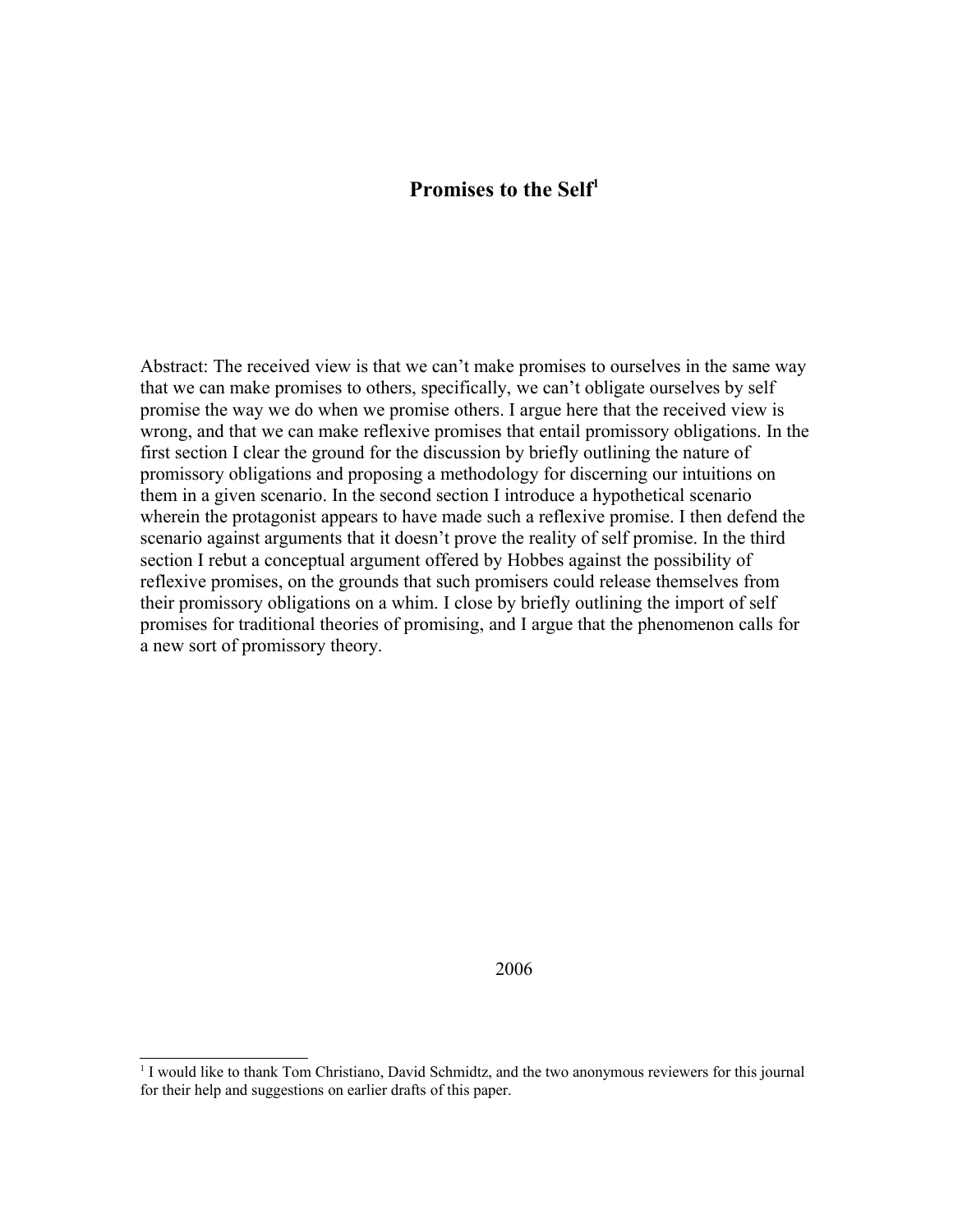I – Self Promises and Promissory Obligations

Can we make promises to ourselves? This is a question that has not received much consideration in the large body of philosophical work on promising. And in what commentary there is the answer is uniformly negative. I think this is a mistake, and that the conventional view that we can't make reflexive promises is wrong. I also think that this has some important implications for promissory theory in general. In what follows, I will attempt to argue for the first of these two claims, and to briefly outline my reasons for the second.

Historically, the question of self promise has historically been addressed directly by Hobbes,<sup>[2](#page-1-0)</sup> and more recently by H.L.A. Hart<sup>[3](#page-1-1)</sup>, R.S. Downie<sup>[4](#page-1-2)</sup> and P. S. Atiyah<sup>[5](#page-1-3)</sup>. All of these discussions are very brief, and, with the exception of Downie, who in an aside calls self promises "dubious" and then says no more about them, all of them either explicitly deny that self promises are possible, or (as in the case of Hart) assume this implicitly, in the service of another argument.<sup>[6](#page-1-4)</sup>

<span id="page-1-0"></span><sup>2</sup> Hobbes, Thomas *Leviathan,* Richard Tuck ed., (Cambridge : Cambridge University Press, 1991) : 184.

<span id="page-1-1"></span><sup>3</sup> H.L.A. Hart, "Are There Any Natural Rights?" *Philosophical Review* 64-2 (1955): 175-191.

<span id="page-1-2"></span><sup>4</sup> R.S. Downie, "Three Accounts of Promising" *Philosophical Quarterly* 35-140 (1985): 259-271.

<span id="page-1-3"></span><sup>5</sup> P. S Atiyah, *Promises, Contracts and the Law* (Oxford: Oxford University Press, 1981): 54.

<span id="page-1-4"></span><sup>6</sup> Although there is some record of support for self promises as well, see, e.g. Joseph Raz's appeal to them in his reply to Neil MacCormick in "Voluntary Obligations and Normative Powers – II" *Proceedings of the Aristotelian Society Supplemental Vol.* 59-99 (1972): 97.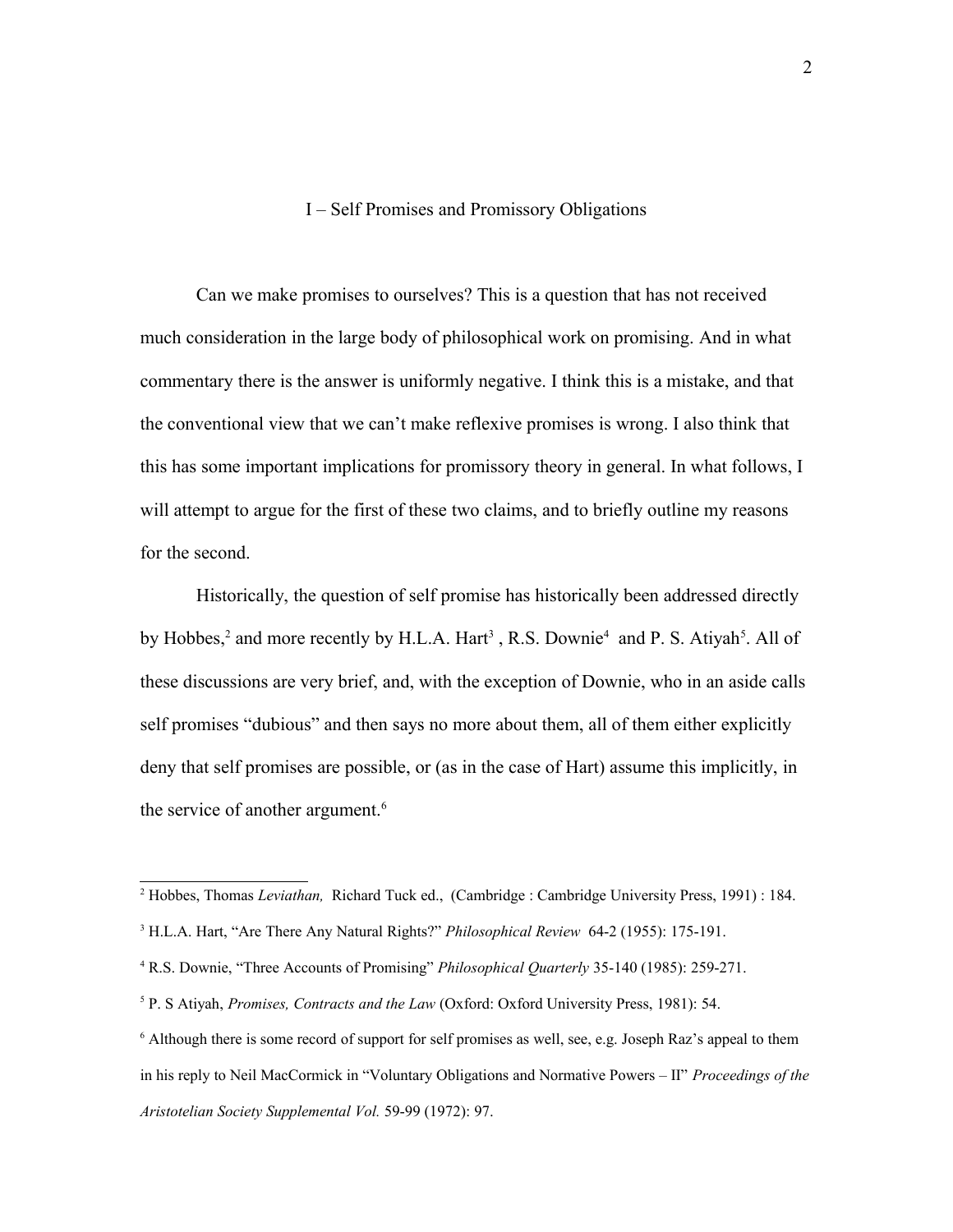I think this consensus is mistaken. I think that we can make binding (in the sense of morally obligatory) promises to ourselves. In what follows I offer a hypothetical case as an argument in favor of the reality of self promise. I then offer a rebuttal to two arguments offered against self promises and end with my reasons for thinking that the reality of self promises has bearing on the central questions of promissory theory.

Let me begin with a few prefatory remarks about promises and promissory obligations. Firstly, since I want to argue that certain instances of (apparent) self promise are in fact promises, and not metaphorical uses of the word, I should make plain what the difference between the two things is.

It is widely accepted that what crucially separates promises from nearby phenomena like expressions of firm intentions or notations of prior decisions is that promises produce obligations, where these other things do not. If I say to my neighbor: "I fully intend (or 'I have decided') to mow my lawn this weekend" I haven't thereby given myself an obligation to do so. Whereas when I say to my neighbor "I promise you that I will mow my lawn this weekend" I have made it obligatory for me to do so. This production of a promissory obligation then is what I must demonstrate my example shows on the part of a self promise.

Secondly, promissory obligations of the sort I'm after are traditionally (with some exceptions) taken to be moral obligations. Whether or not this is accurate is a question I won't attempt to answer here. Nothing much in my argument turns on this point, and so for the first part of the essay I will speak only of moral obligations. I will briefly take up the implications of this claim in the third section, when I consider the counter-argument to my position.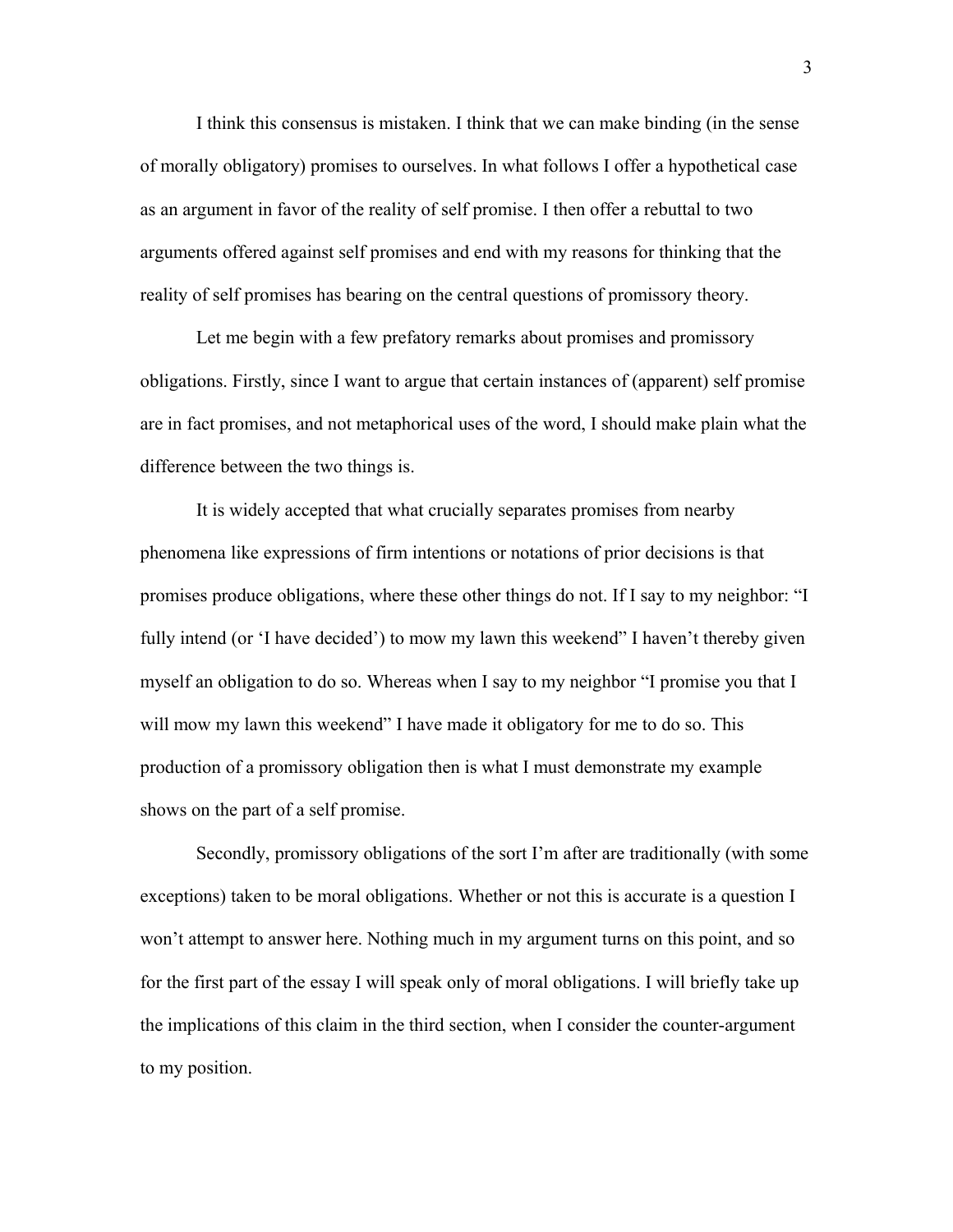Third, promissory obligations have at least three commonly agreed upon necessary features that, taken together, set them apart from many other sorts of obligations. So in the interests of lighting the target let me consider these qualities for a moment.

Promissory obligations are *created* by the promiser when she makes the promise, *informed* by the utterance or expression that constitutes the act of promising, and can be *waived* by the promisee. A promissory obligation isn't a standing obligation, but rather one conjured into being by an act of promising. Once created, the promissory obligation is then grounded (at least *prima facie*) in that act of promising. So, if I have a promissory obligation to mow my lawn, I have an obligation to do so *because* I promised. Of course, promissory obligations can be co-extensive with other obligations. I can promise my neighbor to pay my taxes on time, and thus take on a promissory obligation to do something I already have an obligation to do.

What a promissory obligation is an obligation to do is a question also settled by the act of promising. To wit, a promissory obligation is an obligation to do what was promised in the act of promising.

 And thirdly the recipient of a promise, the promisee, can cancel the obligation, generally merely by saying so. We can call this last the promisee release condition. So, a promissory obligation is an obligation that the promiser has to do what she promised, because she promised it. And the promisee can release a promiser from her obligation by simply saying so.

Finally on the topic of methodology: Since I will be attempting to make my case by an appeal to intuitive judgments about the existence of promissory obligations in a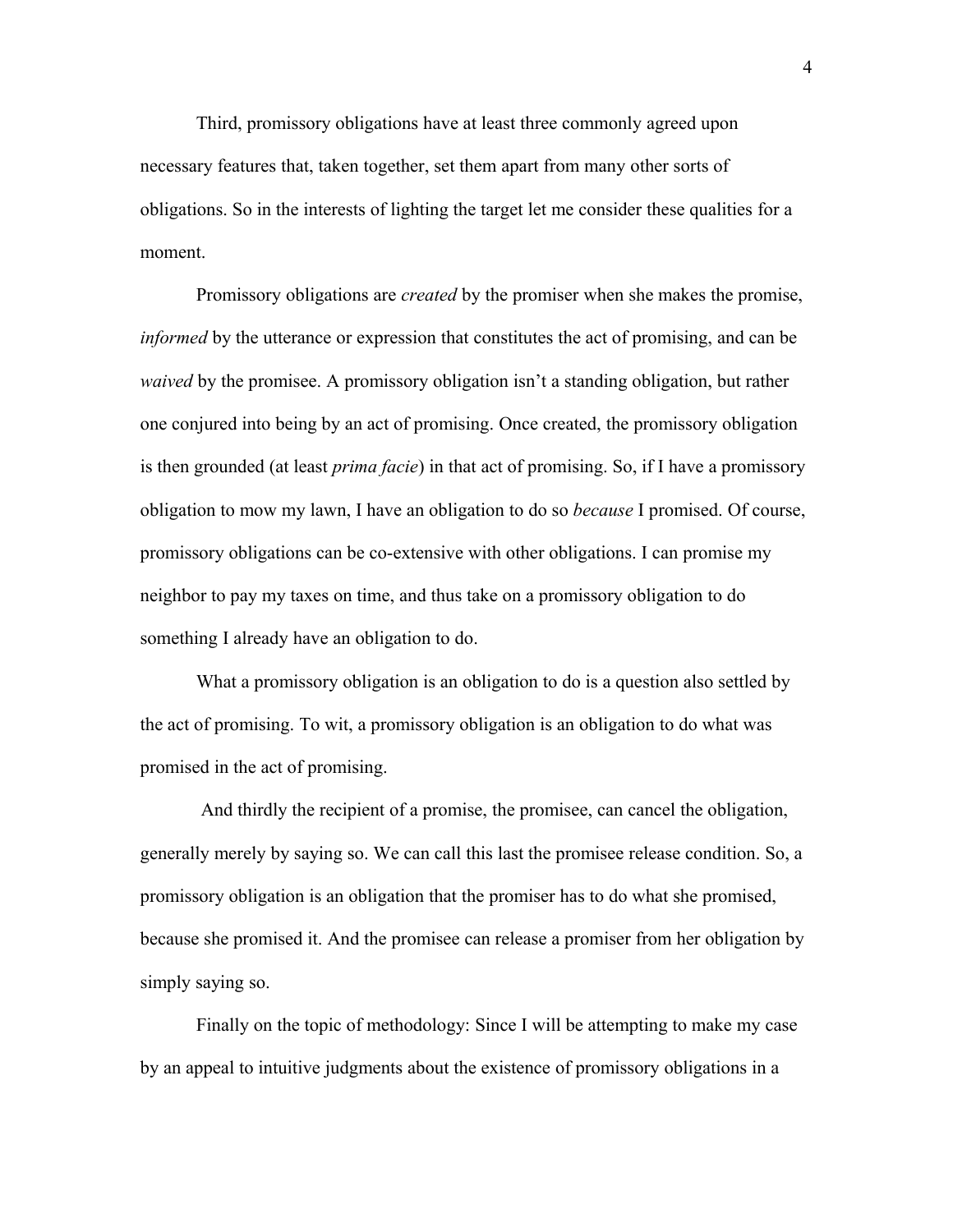given scenario, it would be good if I could use some diagnostic questions to prime the intuitive pump. And it would be better if those questions didn't contain reference to the phenomenon directly at issue, promissory obligations.

Towards that end, I will couch my diagnostic questions in the language of debt and owing. As the poet said "A promise made is a debt unpaid"<sup>[7](#page-4-0)</sup> and the comparison is more than just poetically apt. Debts, like promises, are obligations brought into being by deliberate action on the part of the debtor, and thereafter rest on that action. And, like promissory obligations, the obligation to pay a debt is one that can be forgiven by the debt holder, merely by saying so. Moreover what is owed is also determined by the initiating action. This is why we often speak of promissory obligations in terms of debt and owing. If my spouse catches me lazing on the weekend, rather than cutting the grass, after I had promised my neighbor to do so, she might well tell me that I 'owed' it to my neighbor to get out there and do my duty.

So I propose the following set of questions to determine whether or not a promissory obligation is present: 'Does the promiser owe the promisee the promised act?', 'Is the promisee owed the promised act?' And 'Can the promisee forgive the debt and waive his right to the promised act?'[8](#page-4-1) I don't claim that these are the only questions that might be asked to determine whether a promissory obligation exists, only that in

<span id="page-4-0"></span><sup>7</sup> Robert Service, "The Cremation of Sam McGee" *The Collected Poems of Robert Service*, (New York: Putnam, 1989).

<span id="page-4-1"></span><sup>&</sup>lt;sup>8</sup> Of course, while these questions avoid asking directly about promissory obligations, they do contain reference to promissory terms like promiser and promisee. But this is just a surface feature, for the sake of brevity. We could easily replace these terms with more cautious but clumsier phrases like" The person who made the ostensive promise" or "The person we might call the promisee, were this a promise".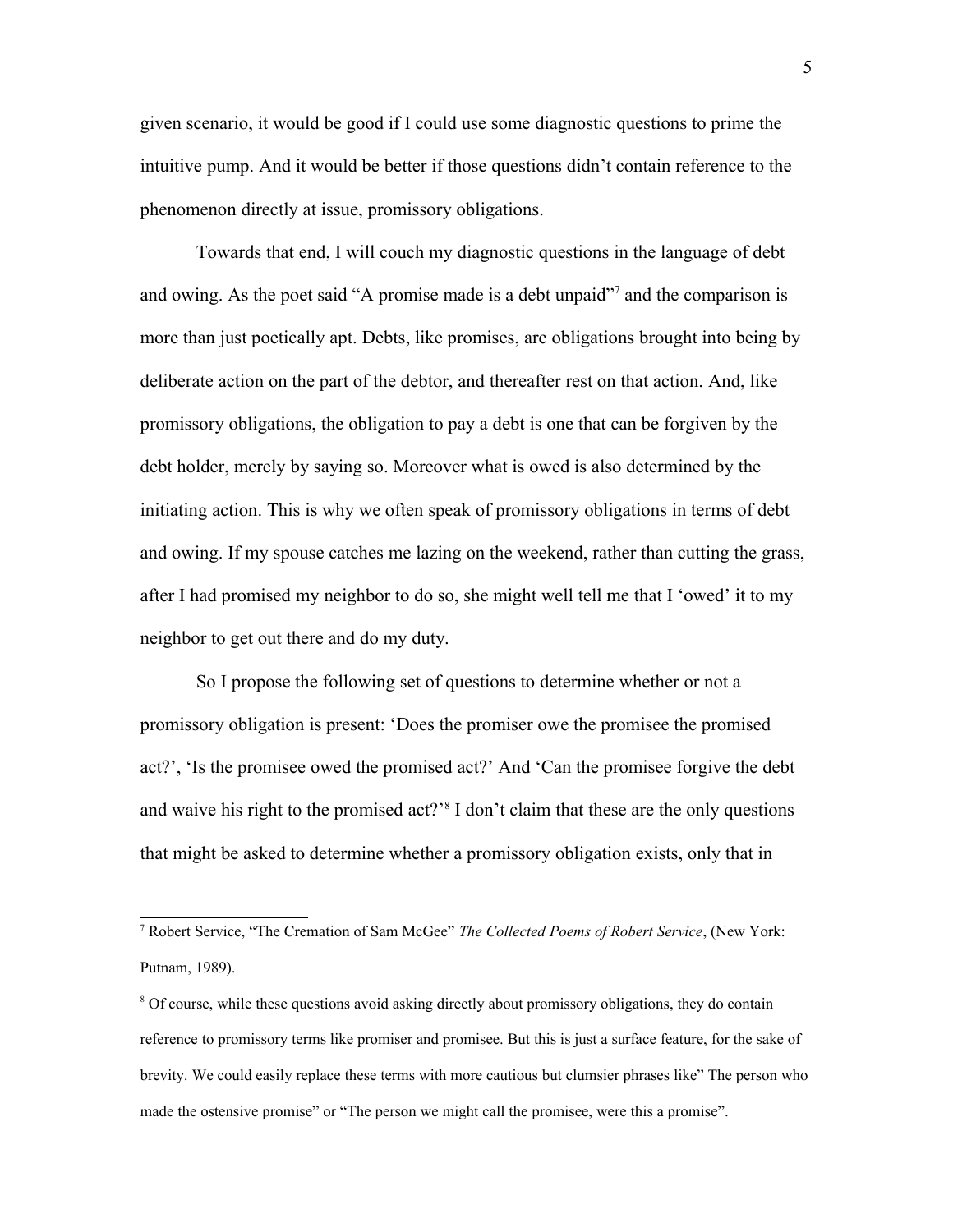cases where they are all answered in the affirmative, we have a good *prima facie* reason

to believe that a promise has been made.

## II – An Example of Self Promise

Let me turn now to the example I propose as evidence of the reality of self promise:

A sales manager, in an attempt to get better performance from her staff, says to them at the weekly sales meeting: "I promise you all that I will give \$100 to the salesperson who sells the most volume over the next week" (say the manager has been given a slush fund from upper management for just these sorts of promotions). And further, imagine that the manager is herself a salesperson, and that she means to include herself in the set of people who qualify for the money, and that everyone concerned knows all of this.

If, at the end of the month, it is the manager who has sold the most volume, has she then promised herself the money? I think that she has, but let me argue for this conclusion.

The first thing to consider is what we think of the case where another salesperson, say, Johnson, wins the contest. In such a case, is it fair to say that the manager has promised Johnson the money? Let's consider our diagnostic questions. Does the manager owe Johnson the money? I think obviously so. Is Johnson owed the money? Again, yes. Can Johnson forgive the debt, and waive his right to the money? Again, it seems obviously so. So it seems to me that the Johnson case is an instance of a promise.

This tells us, at least, that if we want to hold that self promises are impossible, then the above example should help throw some light on why that must be, since the only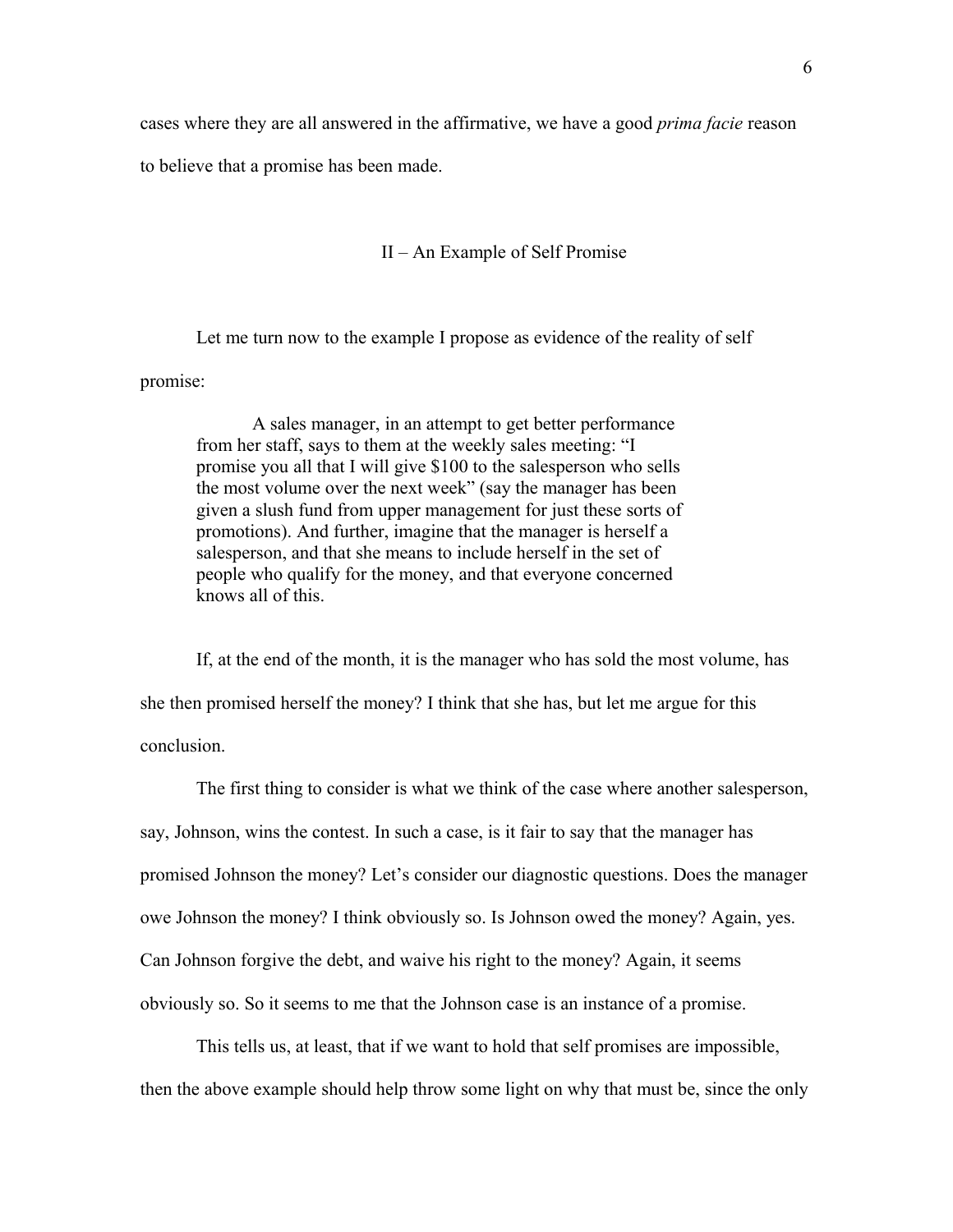difference between the Johnson case and the reflexive case is the reflexive nature of the latter, and if the Johnson case is a promise, and the reflexive case is not, it can only be that quality that is responsible for the difference. But perhaps we can resist calling even the Johnson case a promise, and thus avoid the problem of explaining the difference between it and the reflexive case.

Towards that end, we might start out by noting that the scenario above is better described as a contest, rather than a promise. This I grant, but it doesn't yet help us deny the claim at issue. That the scenario is aptly described as a contest that alone doesn't mean that it isn't also properly described as a promise (or a set of promises) as well. In fact, it seems to me that this example shows that contests in general might best be described as consisting (in their normative aspects, anyway) of a set of promises, made by the prize givers to the contestants, that the contestants will get the prize if they win the contest.

But I don't need to commit myself to this view to rebuff the charge, since the episode can be re-described to make the contest aspect less salient. Imagine that, instead of informing them collectively at the meeting, the manger approaches each salesperson individually and privately promises them that, if they sell the most next week, she will give them \$100. And she also informs them that, if she sells the most, she will take the money for herself. In this version, it seems even more obvious that what the manager does is make contingent promises to the sales staff, and that the salesperson that satisfies the contingency has been promised the money.

Another difference between the Johnson case and more standard promises is that in the former, the promises are contingent upon the winning of the contest. But this fact

7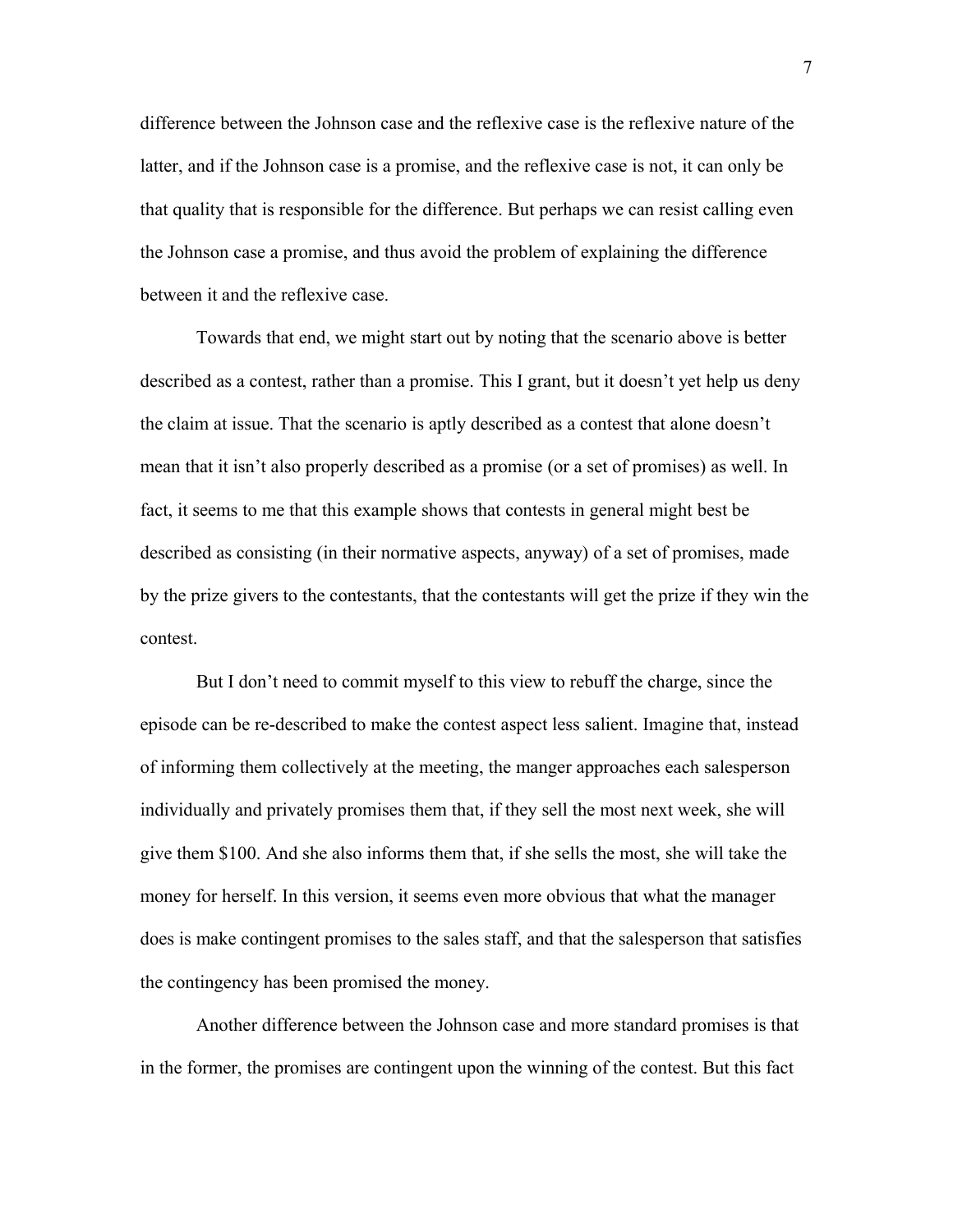doesn't hold out much hope for denying their status as promises, either. If I promise my son a bicycle if he gets all A's on his report card, I think you would be hard pressed to convince him that, when he comes home with such a report, I haven't in fact promised him the bike. The mere fact that a promise might be made contingent on some set of circumstances isn't enough to deny that it is, in fact, a promise.

Granting then that the inter-personal version of the example is a promise, if we want to continue to deny the reality of self promises we must argue that there is a relevant difference between the inter and the intra-personal cases that explains why the latter isn't a promise. But let us first turn briefly to the positive case, and ask again our diagnostic questions.

Because I think the only real difficulty in making out the diagnostic claims is with the first one, I'll ask them here in a slightly different order. Firstly, is the manager owed the money? It certainly seems so to me. After all, if anyone has a claim to the prize money, it's the contest winner, and that's the manager. Can the manager waive her right to the money? Again, it seems obviously so. If she decides, for reasons of morale, or really for any reason, not to accept her prize, she can merely say 'I've decided not to accept the money' and that would be that.

But perhaps we might pause before we answer affirmatively to the first question 'Does she owe herself the money?' Not, I think, because we question the probity of owing something to oneself. It seems eminently plausible that people can owe themselves things in this non-metaphorical way. All that is required is that they have both the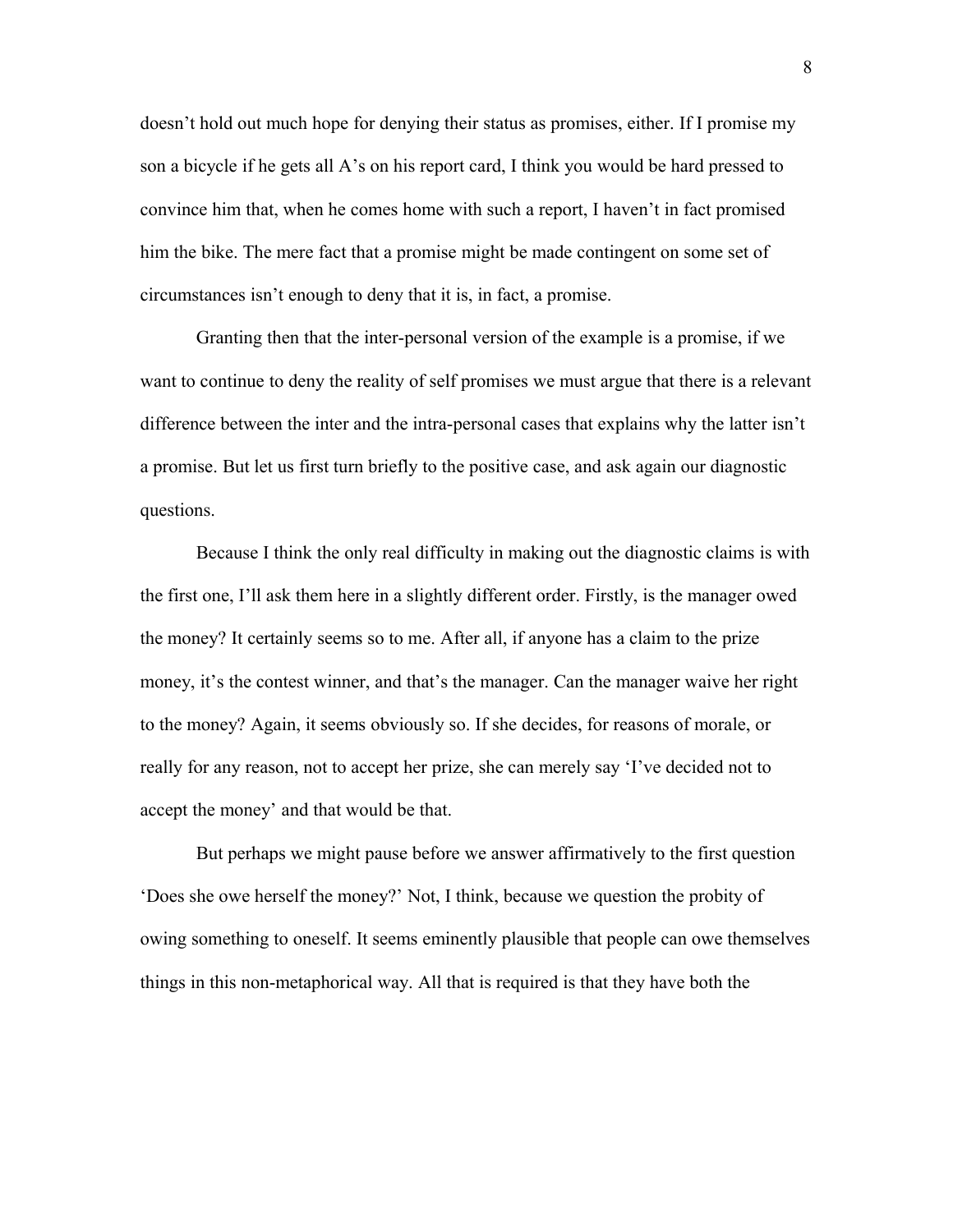authority to disburse a good, and the right to have that good distributed to them. Instances of such cases are mundane.<sup>[9](#page-8-0)</sup>

Rather, I think the problem we might have here is the following. In the case where the manger wins the contest, we might doubt that she owes herself the money because we don't feel that she has an obligation to pay herself the money, in the same way that she has an obligation to pay Johnson the money in the case where he wins. The reason for this is that, if she were to fail to pay herself the money, we wouldn't feel that she had shirked a duty, whereas in the Johnson case, we would feel that such a failure on her part was such a normative transgression, a blameworthy omission.

There are two things that need to be said about this argument. The first is that while it is true that there seems to be an asymmetry between our feelings towards the manager who reneges on Johnson, and one who merely slights herself, the reason for this might not bear on whether or not the manager in fact has a duty to pay herself the money. Sometimes, our judgment about promise breakers is influenced by other normative features of the situation, features such as the nature of the promisee, or the nature of the promised act.

Consider the case where I promise to pay a visit to a very lonely, and much hated and evil, old man in my village. If I tell my neighbors about the promise, and they then come to find out that I have neglected to pay him the visit, they might well fail to think of me as blameworthy for having done so. If pressed, they might admit that I had shirked a duty, but if we ask only whether they feel the same way about me as they would had I

<span id="page-8-0"></span><sup>&</sup>lt;sup>9</sup> Consider, for example, the paymaster of an army battalion. When it comes time to pay the soldiers, certainly she owes herself her own pay, and not in a metaphorical way, the way she might owe herself a vacation, but in a straightforward way, the way she owes another soldier his pay.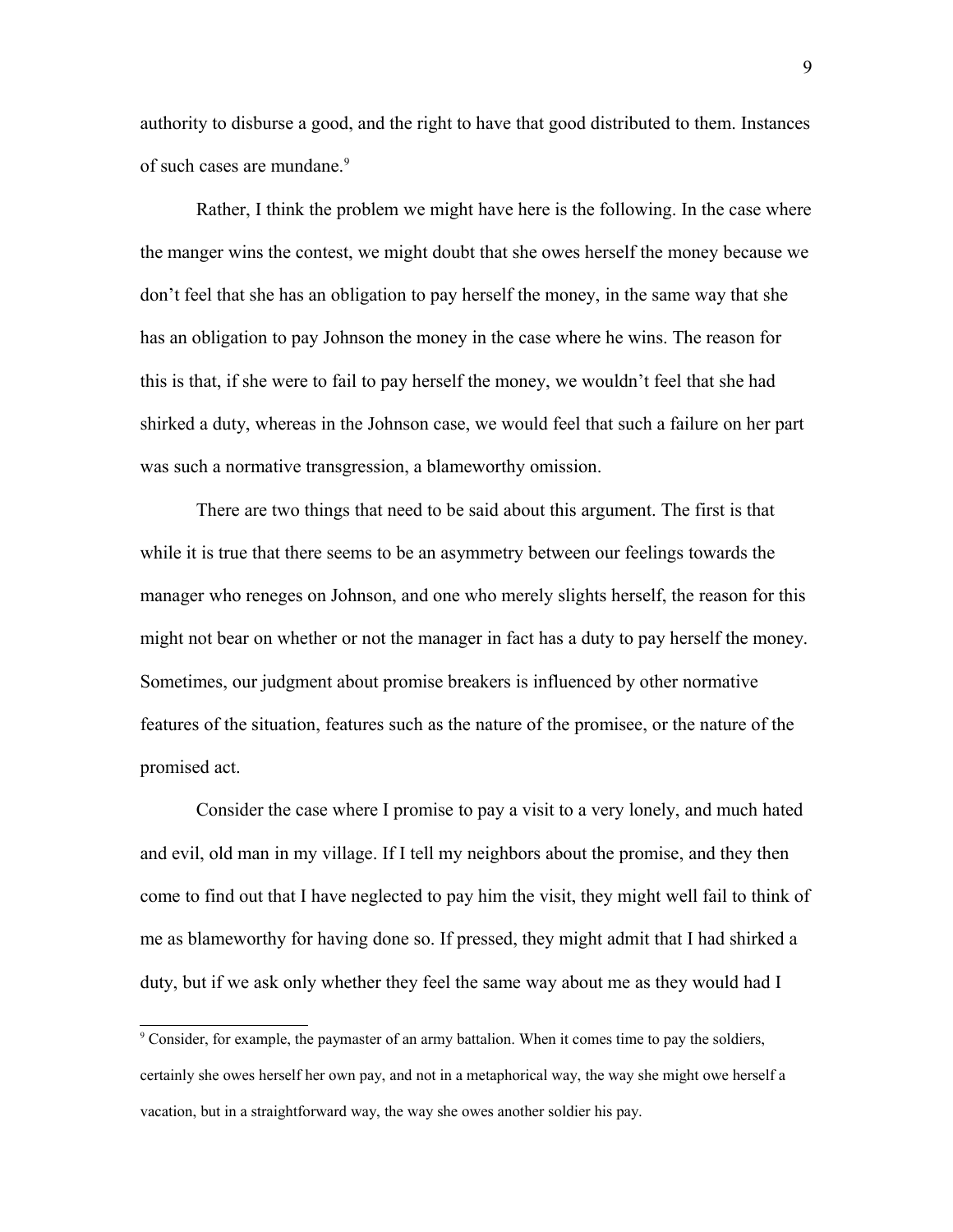reneged on a morally unobjectionable person, the answer would be 'no'. Similarly, if I promise my neighbor's teen-age son to bring him back a carton of cigarettes from my trip abroad, if I fail to do so people might think differently about me than if I had failed to bring him back something more innocuous, like a souvenir. Again, if we asked specifically whether I had broken a promise, and whether that, considered in isolation, was a normative transgression, the audience would likely agree.

In both of the above cases, what explains the difference in judgment about the renege isn't that in the objectionable cases there wasn't a promissory obligation, but rather that other normative features, such as the vileness of the promisee, or the badness of the promised act, make our judgment about reneging less harsh, or even approving.

The same sort of thing might underlay the difference between our judgments of the reneging manager in the Johnson case and in the reflexive case. That is, the reason we might feel that the reflexive manager wasn't (or wasn't as) blameworthy is that the promised act, in the reflexive case, is an instance of self serving, and self serving acts have a generally unsavory normative reputation. This is not to say that there aren't morally correct self serving acts, only that the group, as a whole, suffers a taint, largely because of the prevailing views about attitudes like selfishness and entitlement. And this, I think, goes some way towards explaining why we might feel differently about the manager who breaks her promise to Johnson, and the one who breaks her promise to herself. In the latter case, the manager fails to perform a self serving act, and as such, I think we're much less likely to think her blameworthy. But of course, as in the above cases of odious promisees or bad promised acts, this fact doesn't alter the underpinning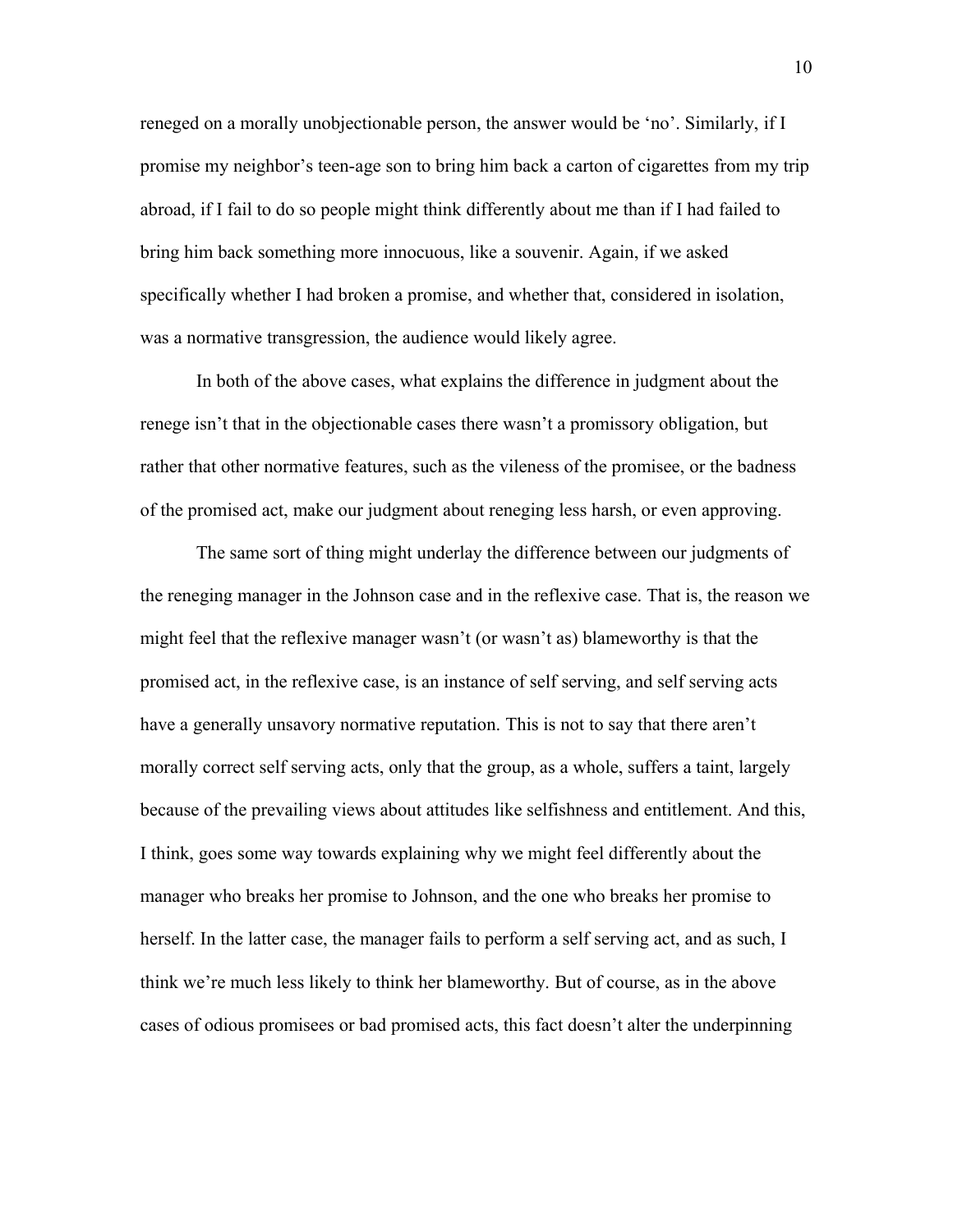normative fact of the promissory obligation. Rather, it mitigates our judgments about blameworthiness for shirking that obligation.

The second thing that needs to be said about this argument is that, as the promisee, the manager in the reflexive case also has the power to waive the obligation, or forgive herself the duty she has to pay herself the money. This might affect our judgments about her blameworthiness for a failure to pay herself the prize money in two ways. Firstly, we might be less disposed to blame her for not taking the money when she wins because we assume (without knowing the contents of her mind) that she has in fact released herself from the duty. In such cases of self release, the manager doesn't actually break a promise at all, and so it makes sense that we don't feel she has done wrong.

Secondly, in cases where we it's clear that the manager hasn't released herself from the promise, we might be less inclined to see this as a breech precisely because taking the money would have been self serving. This intuition is further bolstered by the fact that the manager in fact had the power to waive the money, but failed to exercise it. This compounds the sin of self dealing with another sort of transgression, what we might call a deficit of liberality, or 'meanness', that is, a failure to exercise a normative power to waive an obligation owed us for the sake of graciousness. Consider, for example, a case where I bet my hot-headed brother-in-law a large sum of money (that I know he can't afford) that his team will lose the Thanksgiving-day football game. If I win the bet, and I fail to release my brother-in-law from his obligation to pay me, then I would be exhibiting the sort of pettiness that the manager who fails to waive her right to the money when she wins it does.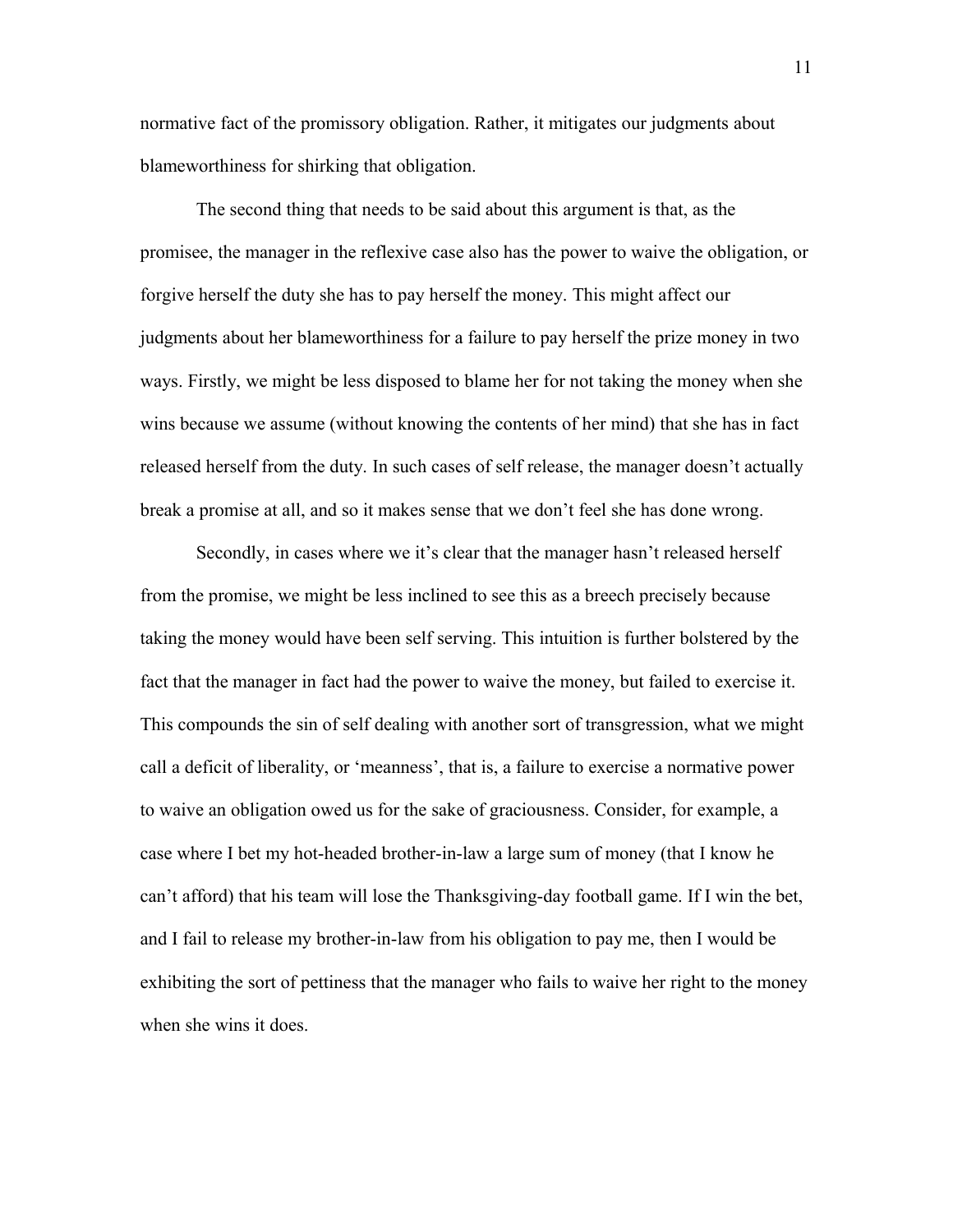To control for these two confounding factors, I propose that we alter the example in the following way: Imagine that the prize for winning the contest is two-fold, the winner gets the money, but they also have to wear a large, ugly pin with the logo "# 1 Salesman!" in vibrant red letters on the front for the next week. And let's assume that all the salespeople (understandably) hate the thing. In such a case, if the manager wins and fails to keep her promise to make herself wear the pin, I think it's obvious that such a failure is a blameworthy transgression. But if she has a duty to wear the pin in such a situation, it can only be because she promised that the winner would do so.

So it seems to me that the above example is a case where a putative self promise produces a promissory obligation, and thus is, *prima facie*, a real promise.

## III – Arguments *Contra* Self Promise

Now we can turn to arguments against the possibility of reflexive promises. The arguments in the record take two forms: from various sources (e.g. Downie, Atiyah,) we get broad appeals to the intuitive oddness of self promises, and from Hobbes we get the germ of an argument based on the promisee release condition. The latter is the one with which I will be principally concerned, but we should consider the former first, both because it is more prevalent, and because it can be rebutted more quickly. We can use Atiyah's arguments as our exemplar.

In the course of considering possible counter-examples to the utilitarian theory of promissory obligation, Atiyah briefly considers 'vows' made to the self, and dispatches them with the following: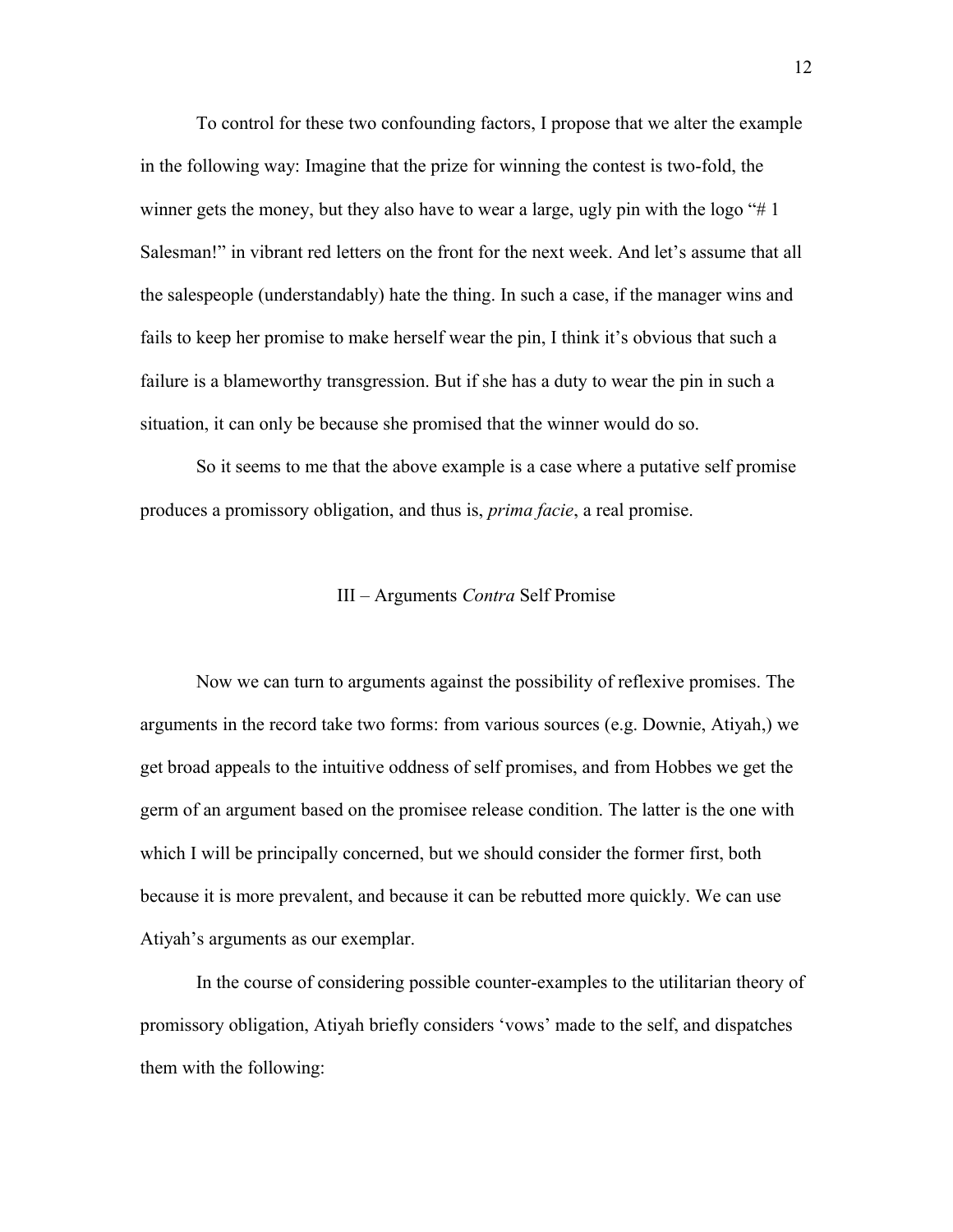"It is very odd to regard a secret vow to oneself as creating an obligation of any kind. If it does, [it] is one without a corresponding right … [and] which can be violated without risk of legal, moral or social censure." (Atiyah, 1981, 54)

Atiyah lists two reasons to think that self promises are intuitively odd: that they lack a 'corresponding right', and that they can be violated without censure. On the first consideration, I take it Atiyah uses the term 'right' in this context to mean a claim on the part of the promisee held against the promiser for the performance of the promised act. If so then his assertion is that reflexive promises don't (or can't) produce such a claim. Atiyah doesn't give any reasons for why he thinks this is so, perhaps because he takes it to be intuitively obvious. But it is this sort of intuition that my example was designed to rebut. Atiyah's claim that a self promise produces no right corresponds to my first diagnostic question, 'Is the promisee owed the promised act?' If someone is owed something, I take it that they have a (*prima facie*) claim to what is owed. In our example, I think the sales manager is owed the prize money, thus she has a right (or a claim) to it.

As to the second consideration, that breaking self promises produces no censure, we need to first distinguish between two possible meanings Atiyah might have in mind. He might mean that since the promises are made secretly to oneself no one would know if they were broken, and thus no one could censure the breach. This we can grant, but it doesn't reach very far. Firstly, not all self promises need be secret. Secondly and more importantly all secret sins are of this sort, that is they can be committed without fear of censure because they are secret. But we don't take them to be less of a transgression because of this fact alone.

13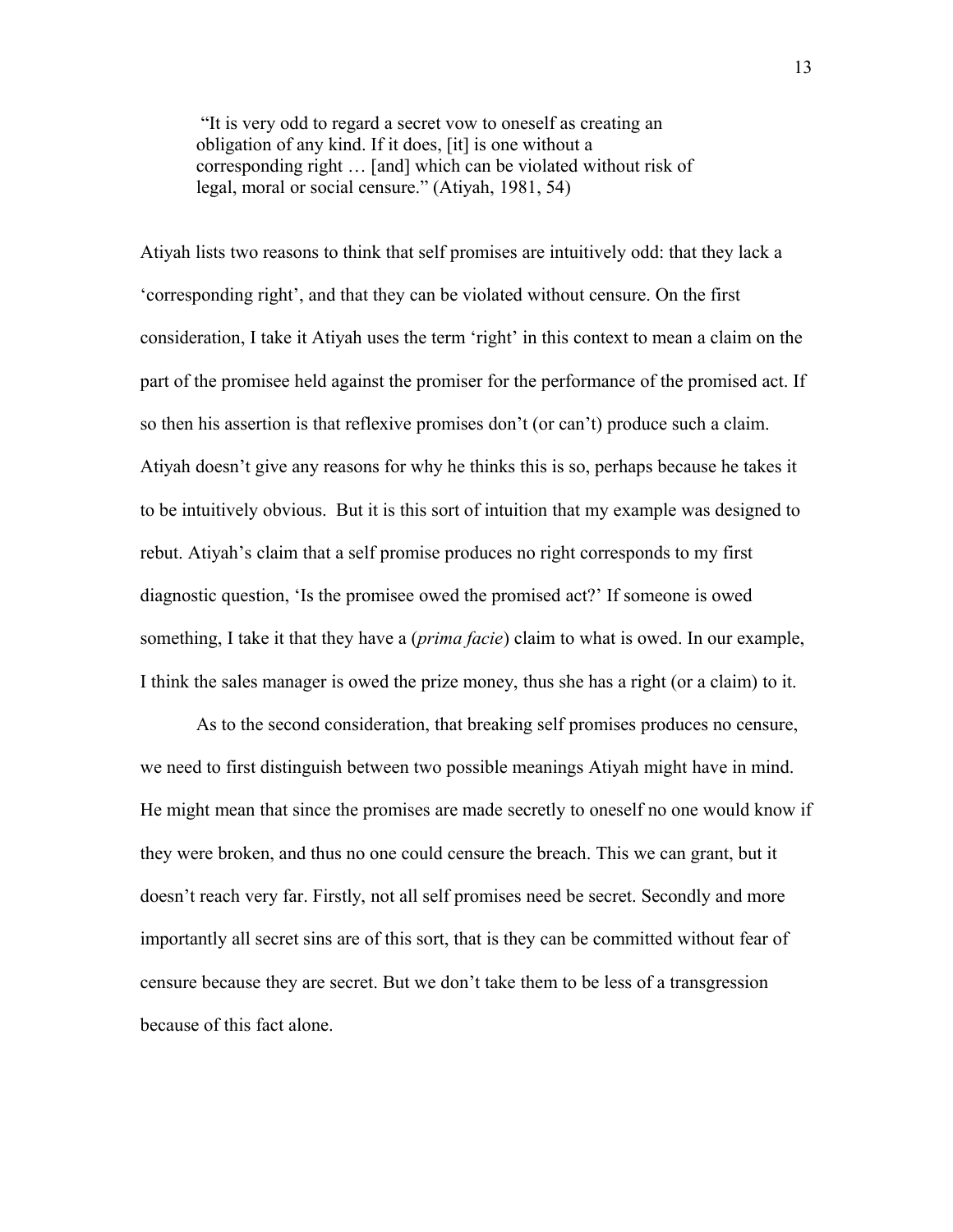Alternatively, Atiyah might mean that we don't feel disposed to censure those who break promises to themselves, as we do when they break promises to others. Again, this is the sort of intuition my example was designed to rebut. I argued above that our initial reluctance to say that the sales manager owes herself the money is because we might be less quick to condemn her for violating the agreement if she herself is the potential beneficiary. This intuition in turn needs to be disentangled from competing considerations, and when we do this we can see that a reflexive promise breaker does something wrong.

But perhaps a more clear case is one where the self promise is more ameliorative. Suppose someone with an alcohol addiction takes a pledge of sobriety, adheres to it for a while, and then 'falls off the wagon' and returns to drinking.<sup>[10](#page-13-0)</sup> Is such a person guilty of a wrong that might merit censure? It certainly seems so to me, moreover it seems that the disapprobation we feel for such a backslider is over and above that which stems from our negative judgments about their drinking *per se*. To see this, consider the case where we come across our pledge and his drinking buddy, who has exactly the same drinking habit as the pledge but has never taken the oath, both drinking in a bar. We are right to feel some extra disapprobation at the pledge – over and above whatever general disapproval we might register for his and his buddy's alcohol consumption, because the pledge is committing an extra wrong – he's breaking his word.

<span id="page-13-0"></span><sup>&</sup>lt;sup>10</sup> This, of course, on the assumption that such an ameliorative pledge is best characterized as a promise to the self. I think this is so, but I don't have space to argue it here. If the pledge of sobriety isn't sufficiently plausible as such we can run the same sort of argument with whatever one might be most disposed to call a self promise (e.g. religious vow, New Year's resolution, etc.) I think the consideration I advance still holds for all such cases.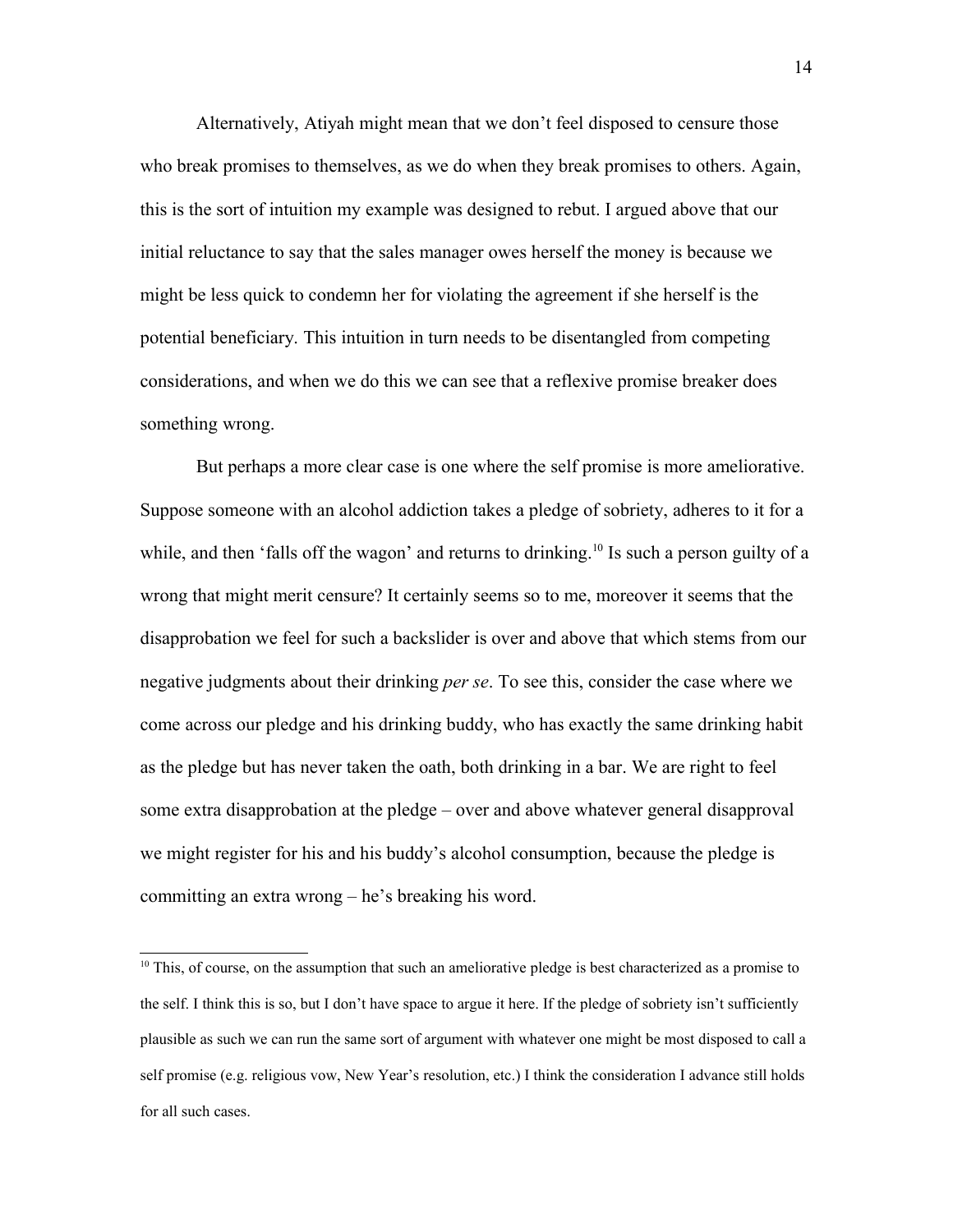So neither of the considerations Atiyah advances in the cause of establishing the unacceptable oddness of reflexive promises holds up in the face of closer inspection. Self promises can generate a right in the promisee, as evidenced by the sales manager case, and self promises can produce moral censure if broken, as our lapsed teetotaler demonstrates. Now let me turn the second sort of argument against reflexive promises I find in the literature, the one from Hobbes.

Early on in his discussion of the nature of the civil law in *Leviathan*, Hobbes famously claims that the sovereign of a commonwealth is not and cannot be bound by its laws because he has the power to make and repeal those laws, and since "he is free that can be free when he will" <sup>[11](#page-14-0)</sup> the sovereign is not subject to the laws. As an aside, immediately following this, Hobbes makes the same conclusion about individual selfbinding: "nor is it possible for any person to be bound to himself, because he that can bind can release; and therefore he that is bound to himself only is not bound."<sup>[12](#page-14-1)</sup>

Let's put the argument into explicitly promissory terms: If promisees can waive promissory obligations, and thus release promisers from their duties, it follows that in cases of self promise the promisee, i.e. oneself, can release themselves from the promise. But if this is so, then it seems that self promises cannot truly produce obligations, because obligations are the sorts of things that can compel us *against* (or perhaps*, 'regardless of'*) our will. If self promises are such that the obligations they entail can be abandoned simply by an act of the will, the objection goes, self promises are not productive of moral obligations, and thus are not real promises. In other words, reflexive promises fail due to the promisee release condition.

<span id="page-14-1"></span><span id="page-14-0"></span><sup>11</sup> Hobbes, *Lev.*II-26:184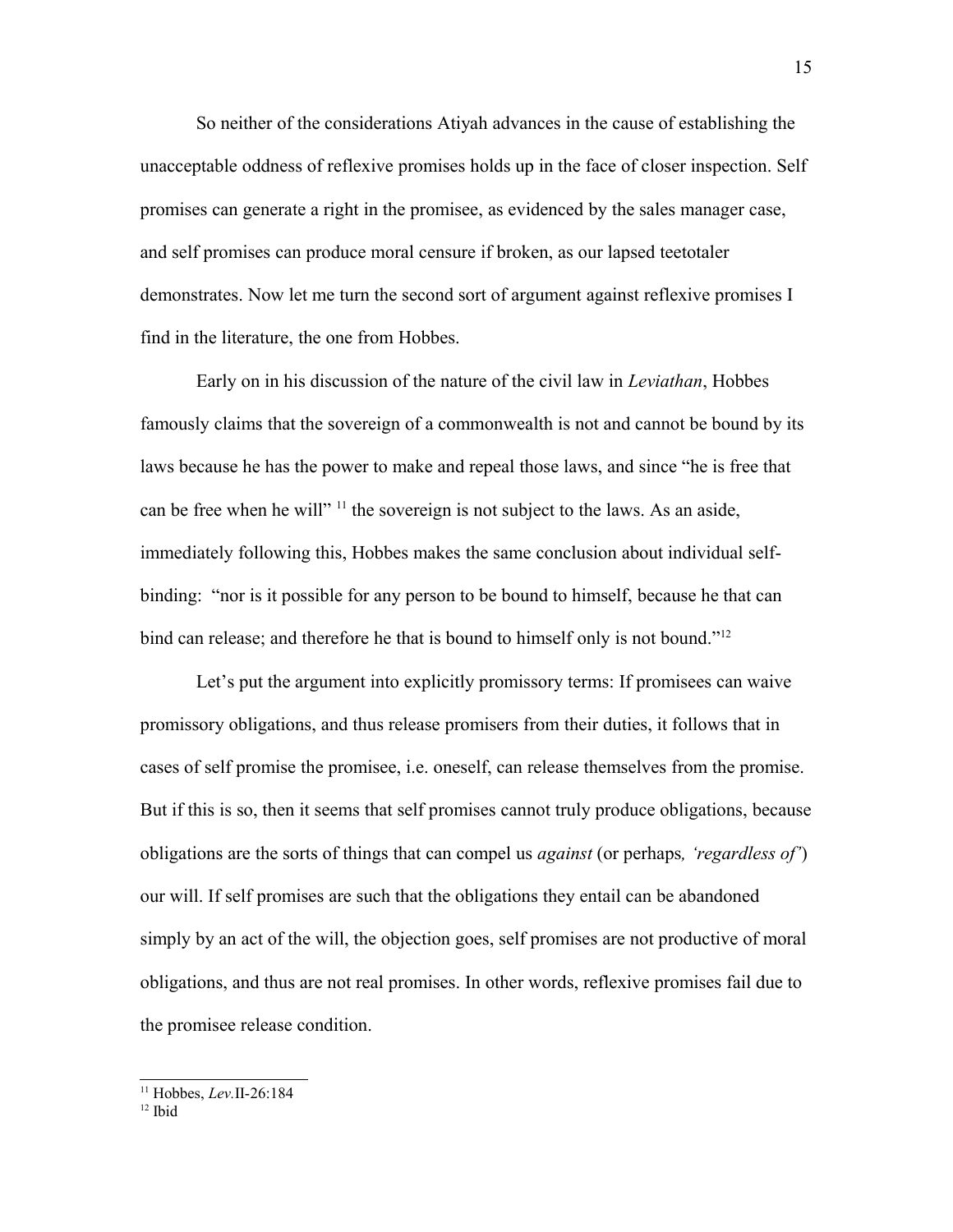As an example, consider again the obligation that I have to my neighbor to mow my lawn. That is an *obligation* (the argument goes) precisely because I have a very good reason to do so regardless of how I feel or what I think about it. If I could just relieve myself of that obligation with a shrug of my shoulders, then it would be wrong to speak of it as an obligation. If instead of actually promising my neighbor to cut the grass I had merely promised myself that I would, then I wouldn't have the same sort of persistent reason to do so that I do in the interpersonal case. In the case of self promise I can, as the time approaches, merely release myself from the obligation, so the reason I have to perform the promised act is quite different, in that it is sensitive to my whims and desires.

We can sketch Hobbes' argument like this:

P1: All promisees can waive the promissory obligations of their promisers.

P2: In reflexive cases, promisers, in their capacity as promisees, can waive their own obligations

P3: Obligations are things that cannot be waived by those who have them

Conclusion: Self promises don't produce obligations, and thus aren't promises

This argument has quite a bit of intuitive traction. I can see two ways that a realist about self promises might answer. The first response would be to deny the first premise, that is, grant the point that self promises can't satisfy the promisee release condition but go on to argue that that alone is insufficient to bar them from consideration as promises. Towards this end we might point out that many promises needn't have such a condition, and indeed that one sort of promise, a deathbed promise, is such that a promisee release is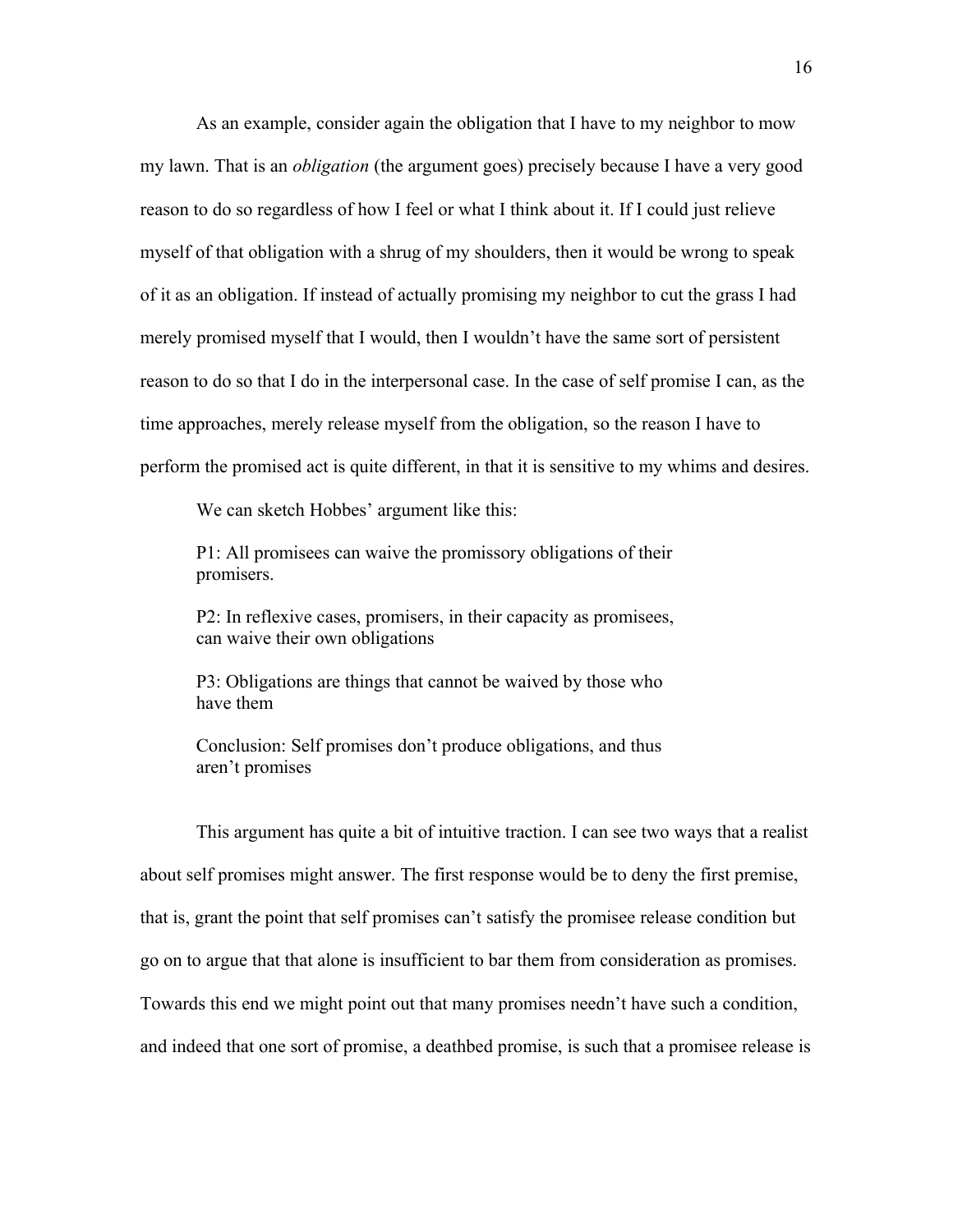impossible<sup>[13](#page-16-0)</sup>. From there we could argue that promisee release conditions aren't strictly necessary, and go on to try and claim that self promises are enough like promises in other respects to overcome their lack of this attribute.

And perhaps we could go further in support of self promises which can't be waived. Many of the most paradigmatic instances of (purported) self promise are ones where, intuitively, there is no possibility of promisee release: pledges of sobriety, devotional vows, New Year's resolutions, etc. These sorts of ameliorative self promises seem essentially irrevocable (e.g. you can 'fall' off the wagon, but you can't simply 'get' off it) and this fits in neatly with the claim that self promises can't be waived by their promisees.

But I think that self promise supporters can and should defend the possibility of promisee release, rather than abandon it in the face of the Hobbesian argument. I think this because of the sorts of issues raised by the case I outlined in the last section. If the sales manager really has made a promise to herself, then I think she obviously *does* have the power to waive it should she choose to do so. But such a power would be denied her if we grant that promisee release from self promise is impossible.

But in addition to the intuitive argument that it seems that the sales manager has such a power there is a more general theoretical reason to retain promisee release as a possibility for self promise, which is also suggested by the example. That is that the possibility of promisee release adds flexibility and power to the practice of promising, and this in turn makes the sorts of arrangements that can be made with promises more subtle and useful. That a promisee can rescind the obligation of a promise means that the

<span id="page-16-0"></span><sup>&</sup>lt;sup>13</sup> Although some contractarians claim that such promises aren't obligatory (c.f. Jan Narveson "The Desert" Island Problem" *Analysis* 23-3 (1963) :63-67.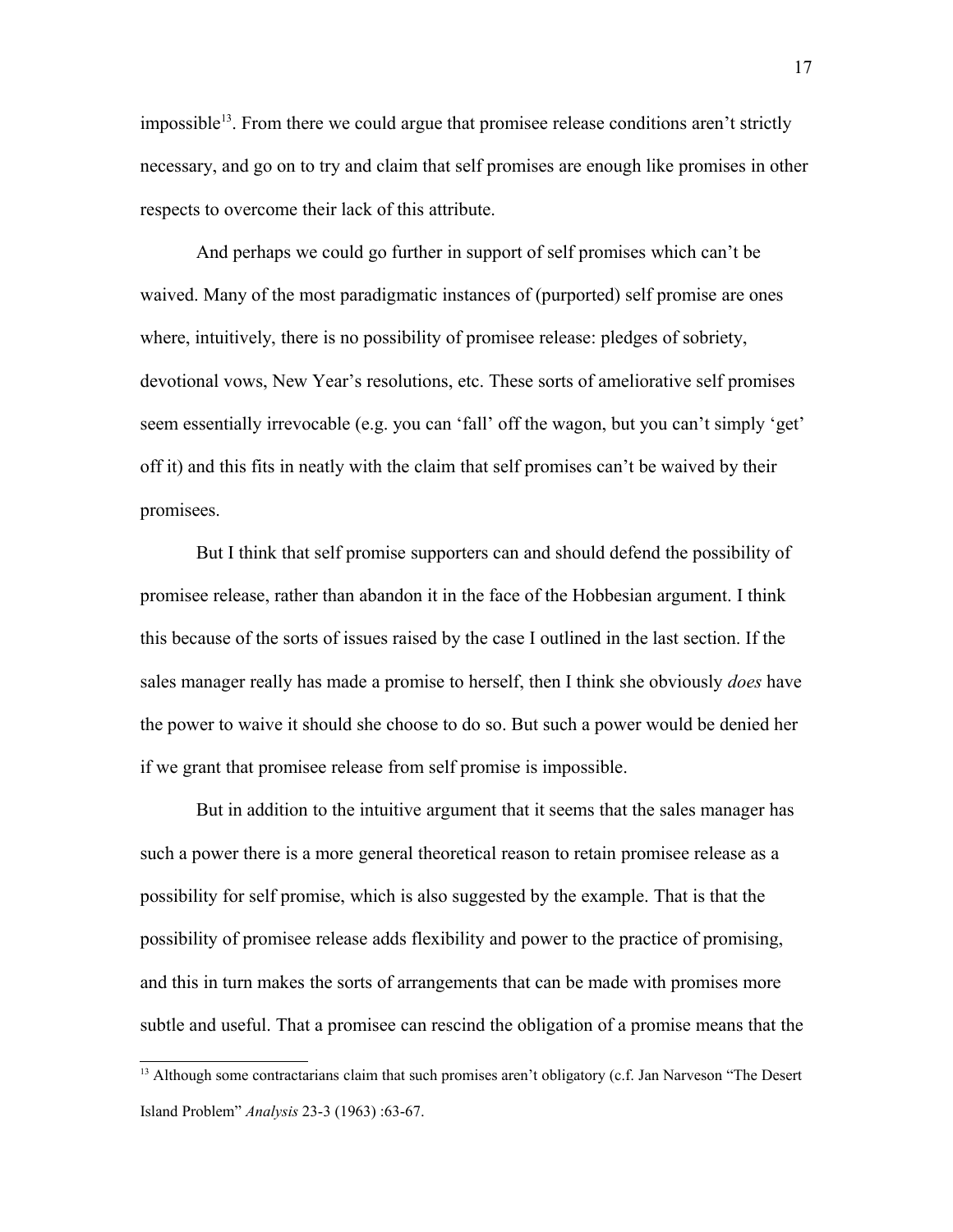promisee has a certain normative power, one whose presence adds to the complexity of the overall arrangement, making more sorts of outcomes possible and foreseeable. Furthermore, there are norms that attend the exercise of those normative powers such as promisee release, and those norms in turn make possible more sophisticated normative arrangements between promisers and promisees.

One crucial way this is useful is in cases where the motivating reason for a promise has changed or disappeared. Promises are forward looking, and thus it is always possible that circumstances change between the time of the act of promising and the time for the performance of the promised act in such a way as to substantially alter the nature of the promise. Sometimes such changes have the power to completely obliterate the promise, by making its performance impossible or otherwise untenable. If I promise to drive you to the casino next Wednesday, but the casino burns down on Tuesday, then I think it's safe to say I no longer have the obligation to drive you there.

But sometimes such changes don't so much remove the promise as make it otiose, or otherwise change its (rational) standing. If I promise to drive you to work because your car's in the shop and you have no other way of getting to work, then if your spouse later volunteers to take you to work that fact doesn't relieve me of my promise, although it does seem to change the character of the action we would call you 'holding me to' my promise. In such cases, the power you have to release me is eminently useful. Further, in this case it seems that the norms governing the use of the release power would mandate, if not the release, then at least an offer of release, and that you might be liable to criticism on those grounds for failing to do so.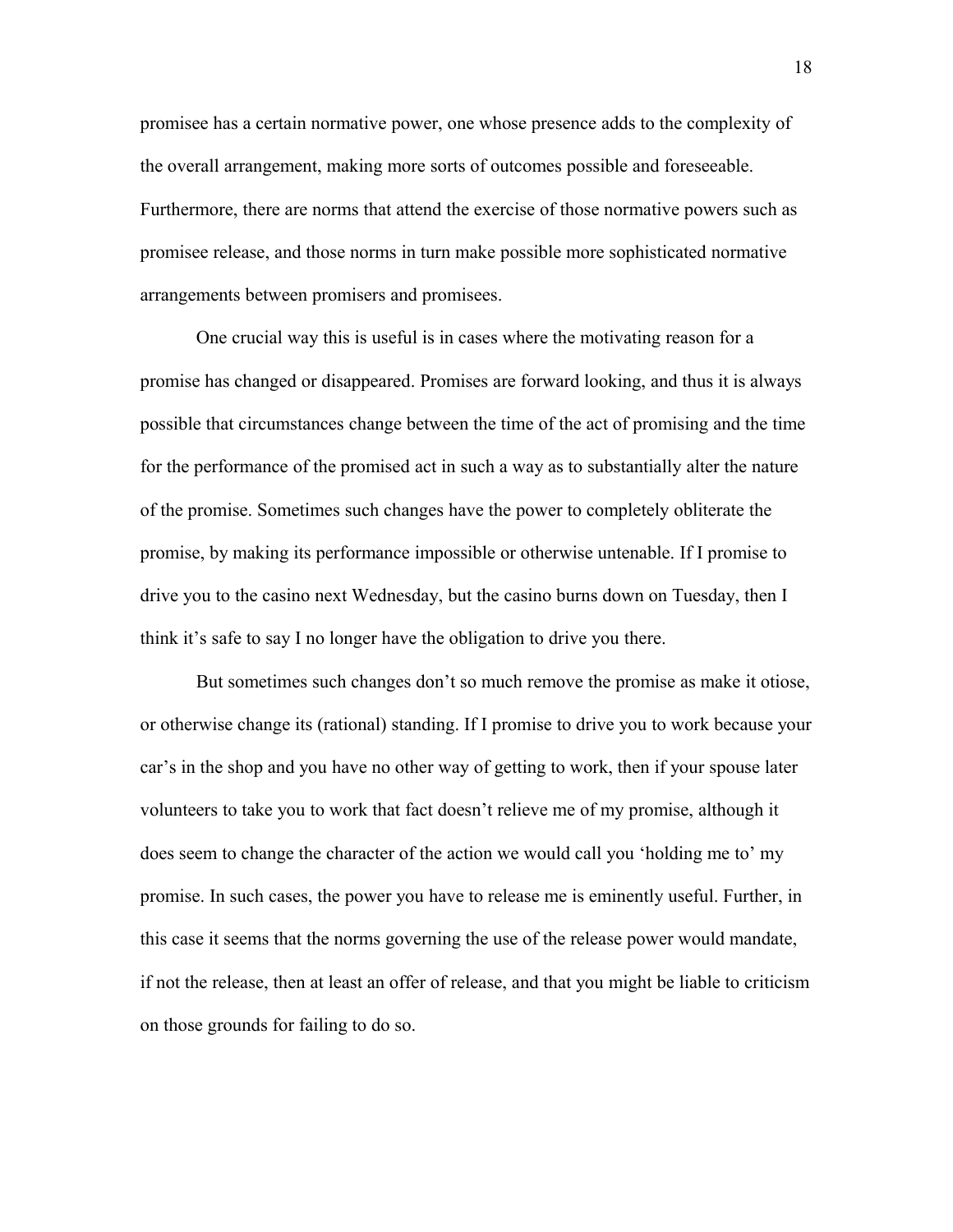And these same sorts of considerations apply in cases of self promise. Imagine that I vow to myself to go to law school and become a litigator in order to avenge the unjust prosecution of my father. If during the course of my studies I discover that my father was in fact given a perfectly fair trial, and that his conviction was a result of his guilt, then my reason for my having promised myself to go to law school has disappeared. This doesn't mean that my promise has, *ipso facto*, disappeared. Rather, it just means that my promise has been somehow rationally 'orphaned' by the loss of its motivating reason. In such a case, allowing me to release myself from the promise seems acceptable, and certainly better than the alternative, which would be to say that I am unable to release myself, and that even in the face of such a change my dropping out of law school must be described as 'breaking my vow'.

For these reasons I think we ought to maintain the possibility of promisee release from self promises in our response to Hobbes. So rather than deny P1, I think we should deny the theoretical principle that undergirds the objection, the one enshrined in P3: obligations that one can release oneself from at will are not proper obligations. Let us formulate a general principle of this sort:

## GP1 All obligations must mandate duties that the person obligated cannot release herself from merely by an act of the will.

GP1 does have some initial plausibility, especially when we consider obligations like those entailed by the moral duty we have to help others in need. I cannot absolve myself of the obligation I have to help a drowning child by any mere act of my will. Such a suggestion seems to belittle the notion of a moral obligation.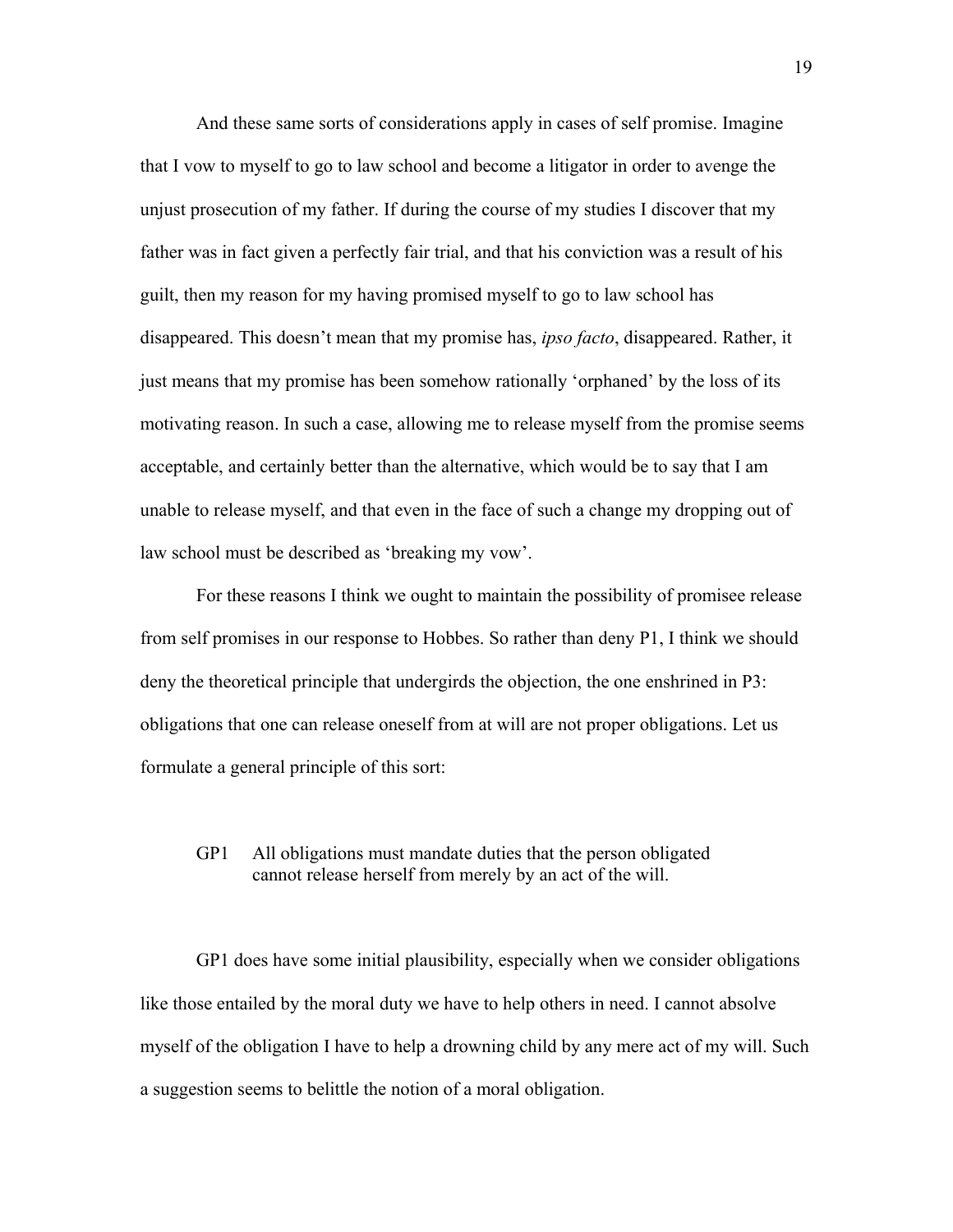But I think that in fact GP1 is untenable. In support of this claim, let me offer up some examples of obligations that one can release oneself from at will that are intuitively proper obligations. Consider a professor employed by a university. In such an arrangement, the professor can quit her job, at any time, and for any reason. Once the professor quits her job, actions that were obligatory for her before her quitting (teaching classes, attending committee meetings) cease to be obligatory. Thus she has the power to release herself from her obligations as a professor at her whim. But this fact does not entail that prior to quitting her duties as a professor were not, in fact, obligations for her. It seems patently reasonable to say that while she is a professor she has certain obligations that follow from her position. The fact that she can abandon the position at any time does not make those obligations any less obligatory, so long as she is still engaged.

It might be objected that the above example is an effect of contractual or legal obligations, and not moral obligations, of the sort promises are meant to be. Skeptics are free to claim that employment obligations are not like moral obligations in just this waythat they can be voluntarily cast aside. We can alter GP1 to reflect this:

## GP2 All *moral* obligations must mandate duties that the person obligated cannot release herself from merely by an act of the will.

GP2 is more plausible than GP1, but it is still false. To see this, consider marital obligations. It is not difficult to imagine a marriage arrangement wherein one or both parties can dissolve the marriage by whim. Indeed, traditional Moslem marriage is a paradigm example of this,<sup>[14](#page-19-0)</sup> and modern secular no-fault divorce law only a slightly less

<span id="page-19-0"></span><sup>14</sup> For a scholarly survey of divorce in Arabic and African Sharia courts, see *Women, the*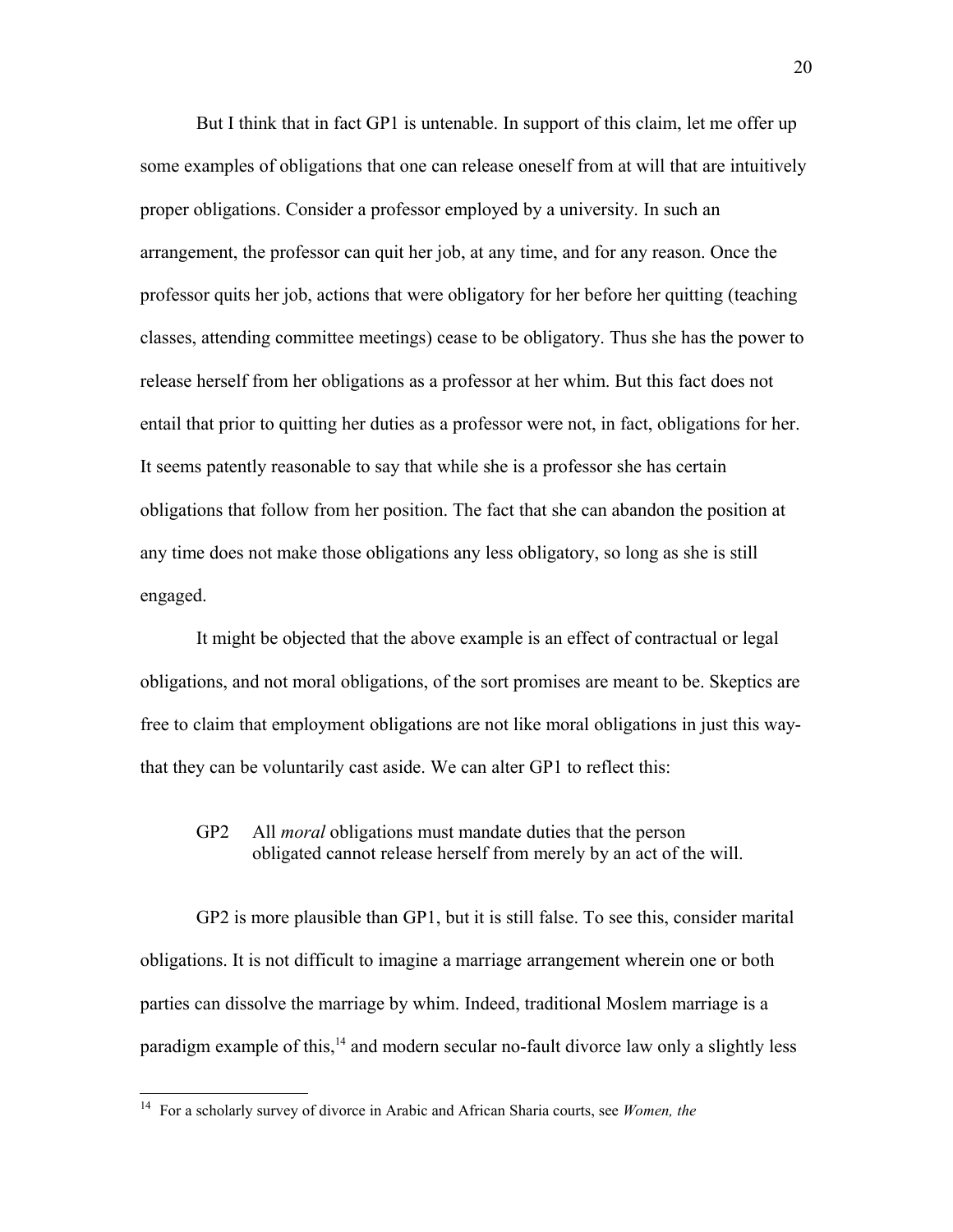paradigmatic one.<sup>[15](#page-20-0)</sup> But certainly the mere fact that I, as a spouse, am able to release myself from the obligations of my marriage does not entail that those obligations do not, in fact, obtain while I am still in the marriage. It is more than plausible to say that I have an obligation not to sleep with other people while married, even though I could get divorced at any time.

Moreover, the sort of obligation I have not to sleep with other people while married is obviously a *moral* obligation. While it is also (commonly) a legal obligation, and perhaps a cultural one as well, intuitively it is unquestionably also a moral obligation. Witness the sorts of reactions that attend violating the obligation. The aggrieved party and the bystanders would all agree that the cheating spouse was doing something *wrong*, morally wrong, by sleeping with another.

In exactly the same way, it is not difficult to imagine a religion whose doctrines included the claims that proselytizing was a duty mandated by god, but for ordained ministers only, and which also had a mechanism by which an ordained minister could voluntarily cease to be one. In such a church, a minister has a divinely inspired obligation to share the gospel with others, so long as he is a minister. But when he resigns his commission, that obligation disappears.[16](#page-20-1) Still and all, he has the obligation while a minister despite the power he has to release himself from it. And it is obvious that, at

*family, and divorce laws in Islamic history* Amira El Azhary and Eliazbeth Warnock Fernea, Eds. (Syracuse NY: Syracuse University Press, 1996).

<span id="page-20-1"></span><span id="page-20-0"></span><sup>&</sup>lt;sup>15</sup> For a brief history of contemporary American No-Fault divorce law, see Herma Hill Kay "Equality and Difference: A Perspective on No-Fault Divorce and Its Aftermath", 56 U. Cin. L. Rev. 1- 80 (1987). <sup>16</sup> Such minister-only but voluntary duties are not a flight of fancy. Most churches have duties that fall solely on the clergy, and most also allows their prelates to voluntarily leave the priesthood.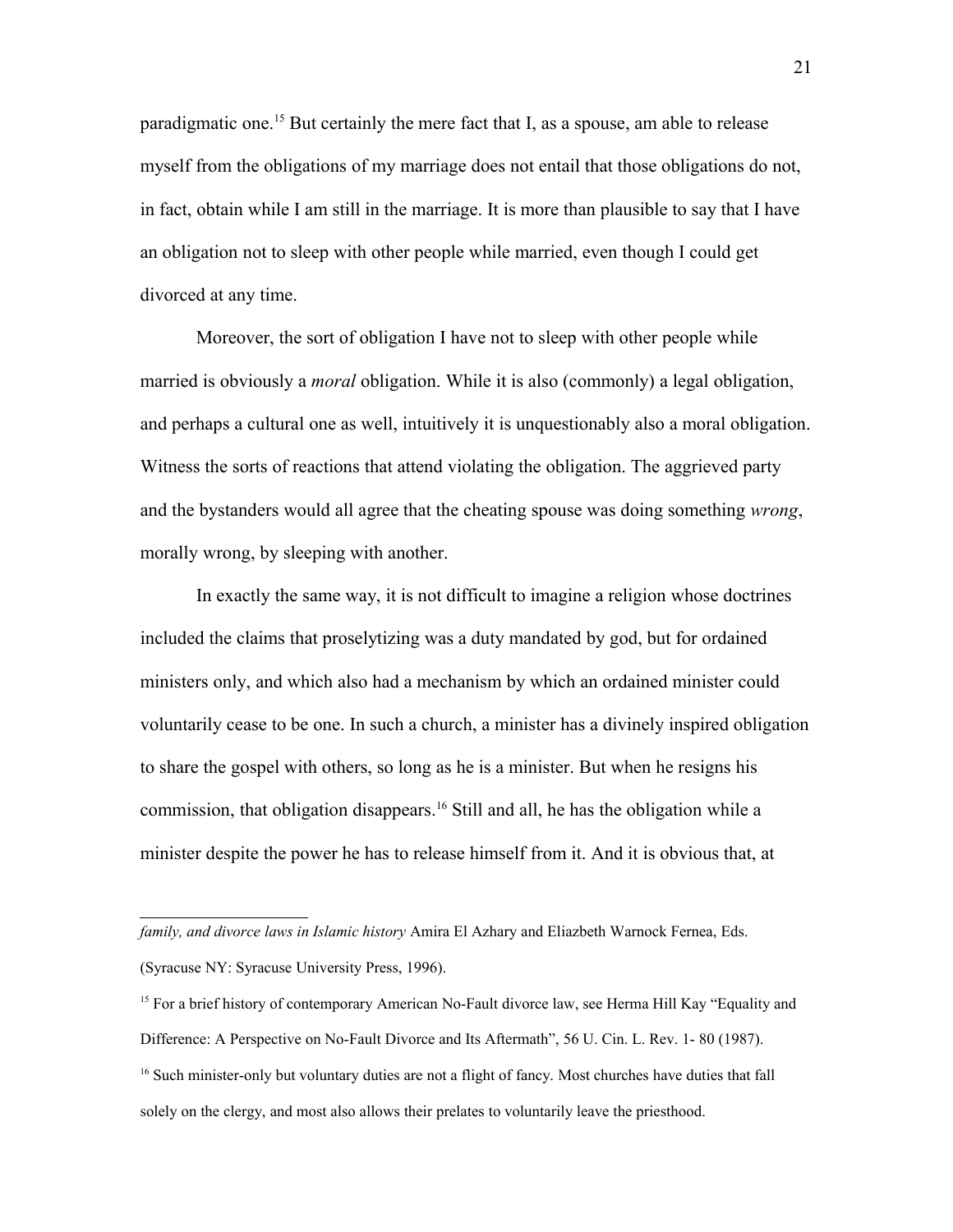least from the perspective of the religion, the obligations the minister has while a minister are moral obligations.

What these examples show is that the principle that undergirds the objection to realism about self-promises cannot stand. The fact that it is within the power of an obligated person to release herself from the obligation does not entail that the obligation never was at all, as the counterexamples to GP1 and GP2 above demonstrate.

In response to the foregoing we might object: In the cases described (quitting a job, getting divorced, leaving the priesthood, etc.) what the protagonist has done is not 'waive' an obligation, but rather end a reciprocal relationship. Further, it is the existence of this relationship, and more specifically, its reciprocal nature, that is the ground of the obligations so 'waived'.[17](#page-21-0)

On this understanding, the duties to remain faithful to a spouse, or to perform the tasks of your employment, are duties in light of the fact that one has entered into a reciprocal arrangement with others, an arrangement of mutual benefit, and the fact that one is enjoying (or has enjoyed) the benefits of the arrangement. In particular this last is what grounds one's duties to perform the tasks specified in the arrangement. I have a duty to remain faithful to my spouse because I enjoy the benefits of the spousal arrangements, i.e. the marriage. When I divorce my spouse, I don't 'waive' those duties, rather I dissolve the relationship, and since such dissolution means I lose the benefits of the arrangement, I simultaneously lose the (normative) reason I had to do the duties I did before.

<span id="page-21-0"></span><sup>&</sup>lt;sup>17</sup> This objection was first brought to my attention by Thomas Christiano, in his comments on an earlier version of the paper.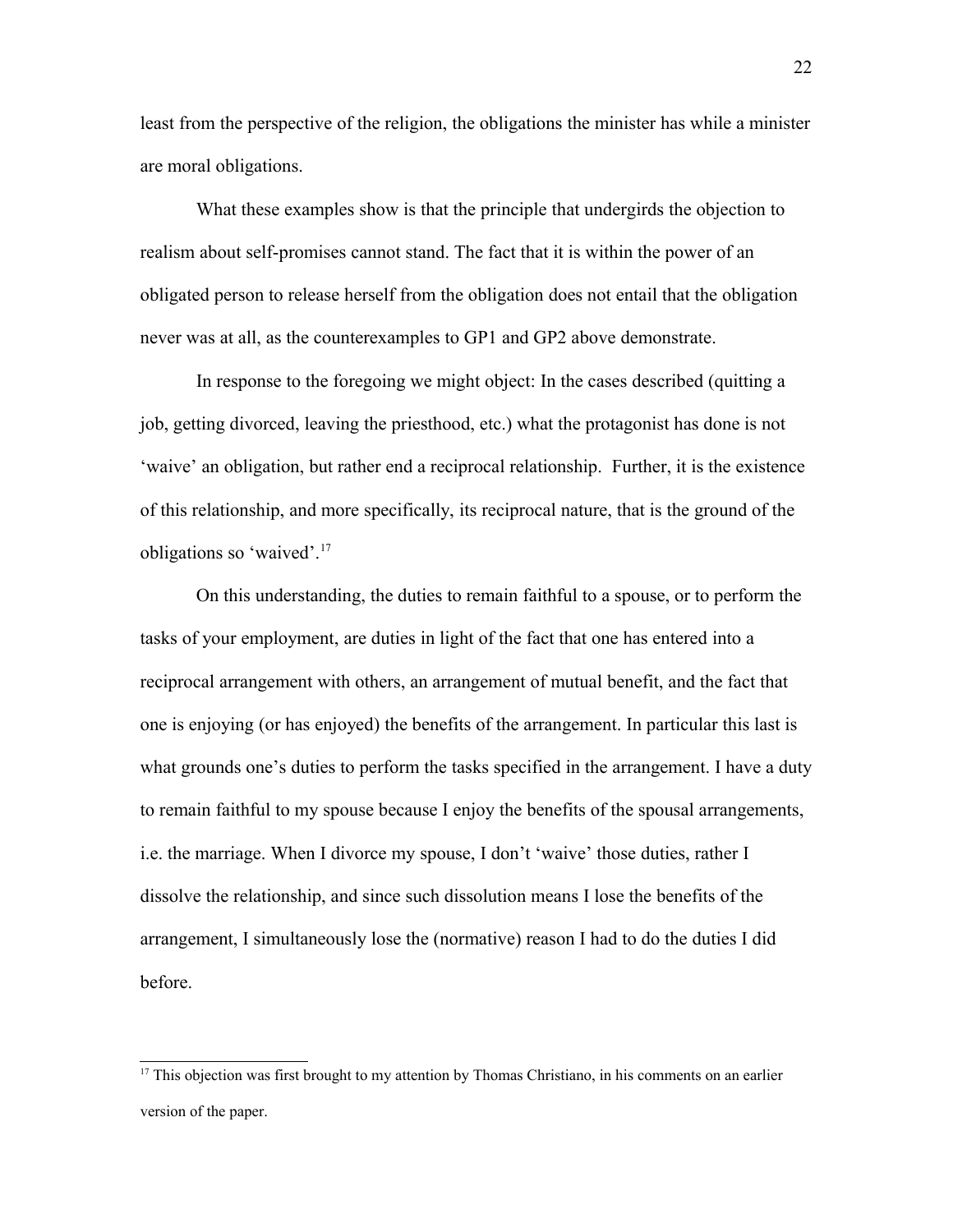This explanation seems most plausible in the employment case, since there is something vaguely cold-blooded about the same thoughts in the context of marriage or the priesthood. At least we can say that it sounds plausible that the ground of the duties I have to perform the tasks of my employment is the fact that I enjoy the benefits of the employer/employee relationship, which is explicitly reciprocal.

But even in these cases, it seems to me that the ground of the duties can't be the enjoyment of the reciprocal benefits of the arrangement, for the following reason: the provision of those reciprocal benefits is not a necessary condition of the obligations obtaining. In other words, I still have my work duties, even if my employer reneges on his obligations to me under the terms of my employment.

To see this, consider the (unfortunately) not-merely-hypothetical case of a civil servant in a poor country, whose government occasionally neglects to pay his salary, sometimes for months on end. During these interruptions, I think we can safely assume that the employer is abrogating its central reciprocal duty of the employment relationship, i.e. remuneration. If there is anything that counts as a benefit that employees enjoy that might ground their duties in the manner described above, surely pay is one such thing. But just as surely it is true that so long as the civil servant doesn't quit his job, he retains his work duties, despite this failure on the part of the employer.

Granted, what the jilted employee gets as a result of the failure is a *reason* to quit, indeed perhaps even *the right* to abrogate his duties, but what he does not get is the *lifting* of those duties. And this can be seen when we contrast the worker who remains on the job with one who has quit. If the former doesn't go to work, he is doing something that the latter is not, but what could this be but 'neglecting his duty'? He might be said to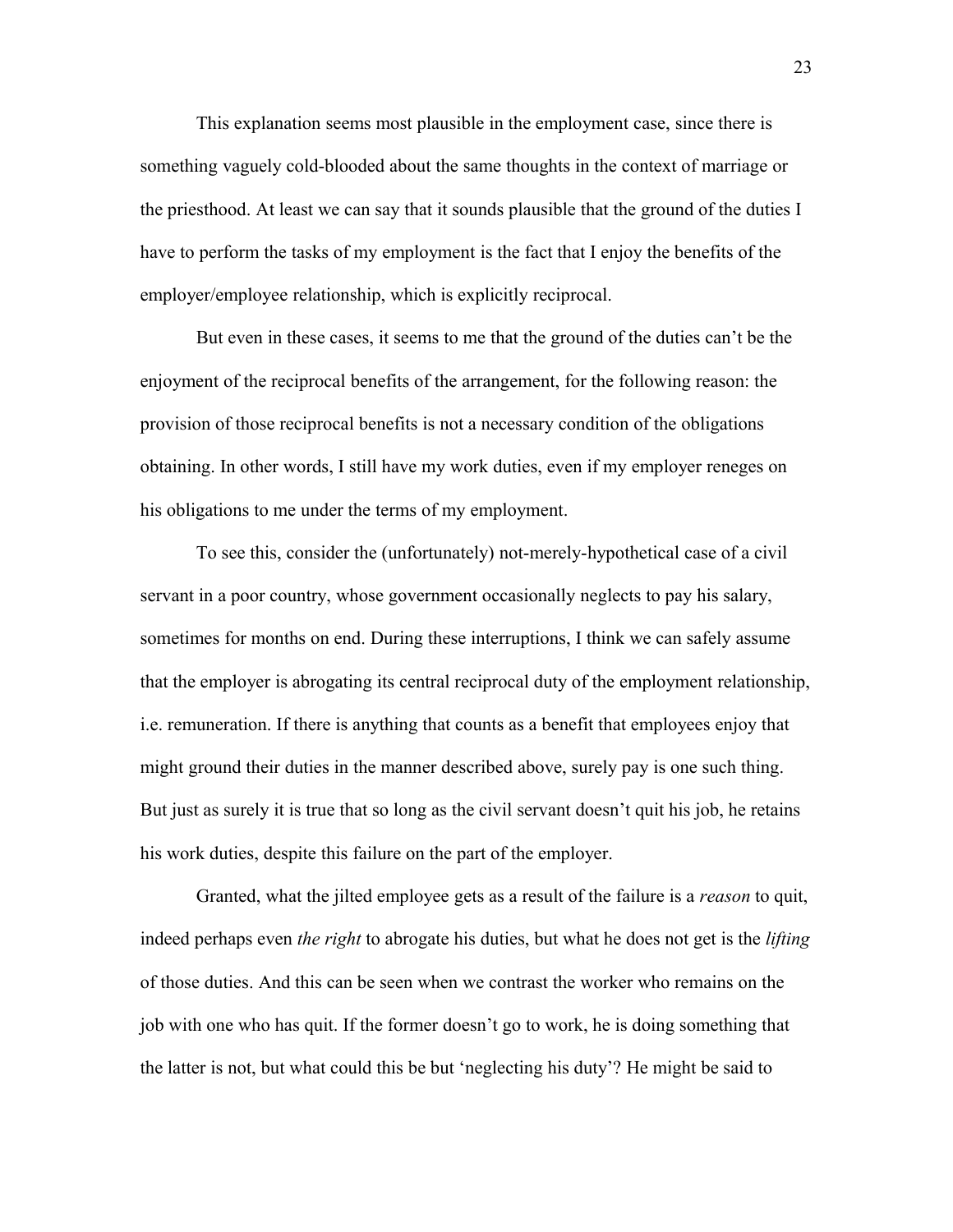have a justification for his actions, or perhaps an excuse, but the fact that such terms apply at all is evidence that what he is doing is (*pace* those apologies) a normative transgression.

Perhaps we might counter that the enjoyment of benefits in the reciprocal relation should be measured over the length of the relationship, and thus is not to be assessed at every point in time during the contract. But this proposal suffers from at least two very difficult problems.

Firstly, it makes an assessment of whether an employee has a duty to perform his assigned tasks impossible until the end of the relationship. Since, if the ground of the duty is reciprocal benefit, measured over the length of the relationship, then there must be some amount of benefit under which the obligation doesn't hold. But we won't know whether that limit is breached until all the data are in, i.e. until the relationship is ended. This means that we won't be able to answer the question of whether a current employee, at any point in the relationship, actually has the duties, since we won't know the final tally until the end. $18$  But this is absurd.

Secondly, since there must be some limit of benefit at which the obligation moves from being grounded (i.e. extant) to not, and since that limit is based on the length of the relationship, and since the length of the relationship is based (at least partly) on the will of the employee, on this view employees could determine whether or not they ever had their duties by quitting at different times. If civil servant A, during a salary interruption, quits just prior to the limit being reached then he always had his duties, since the overall

<span id="page-23-0"></span><sup>&</sup>lt;sup>18</sup> Indeed, it seems worse than this, for the problem isn't merely epistemological, but rather metaphysical. It's not that we can't *tell* whether an employee has the duties, but rather that there is no *fact of the matter*, until they have completed their record.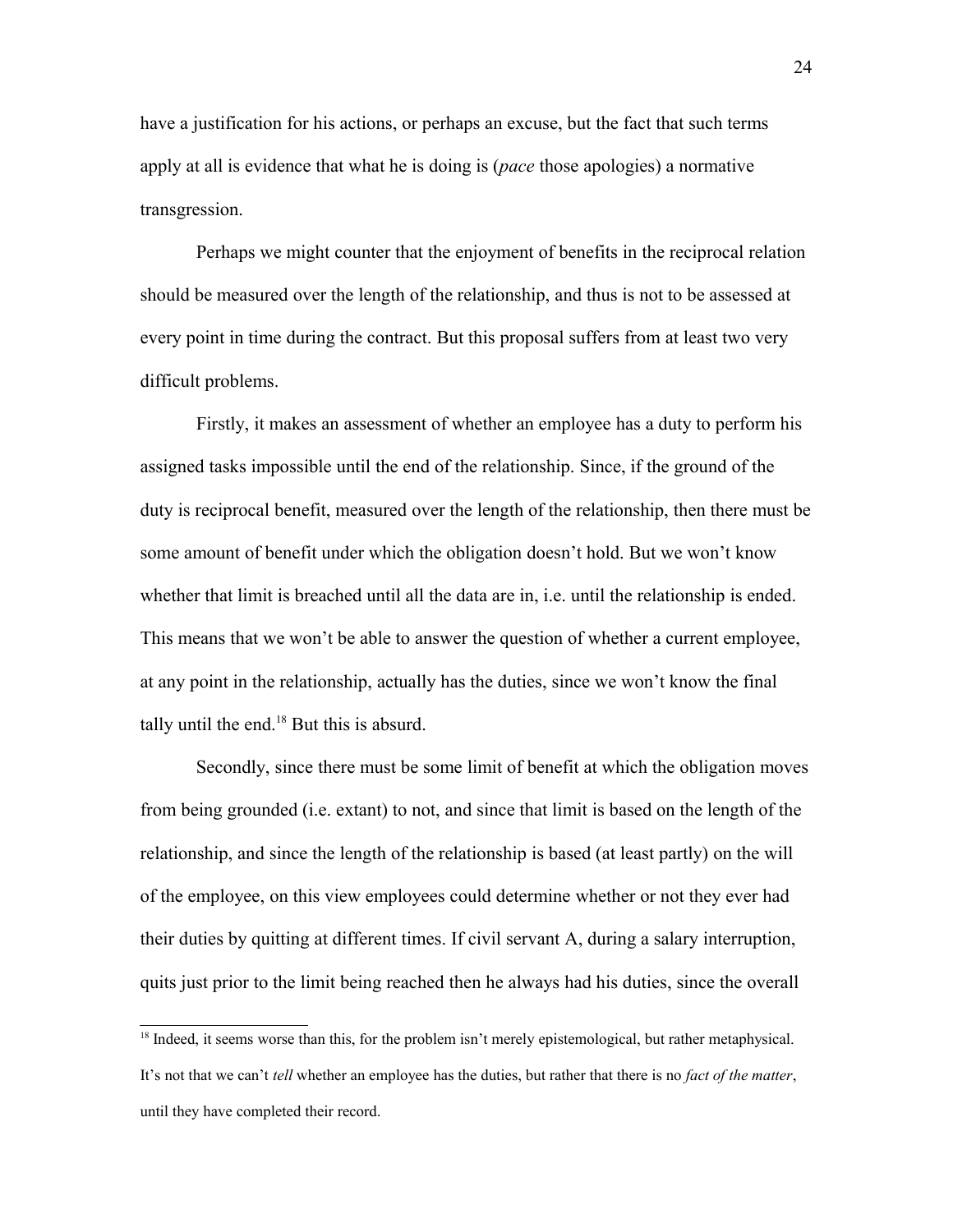relationship was sufficiently beneficial to him. However civil servant B, who quits just after the limit is reached, never had the duties. But again, this is absurd.

And all these considerations go doubly for the cases of marriage and the priesthood. It's even more obvious in the case of a spousal relationship that the withholding of reciprocal benefits doesn't obviate the jilted spouse's duties. If a spouse cheats, or moves out of the house, for example, this action doesn't mean that the other partner is thereby relieved of their marital duties. Again, they might have reason to abrogate those duties, perhaps even justifying reasons, but they still have the duties. As before, compare those spouses so abandoned, who remain married, to those who get divorced. If the former take a lover, they do something that the latter, similarly disposed, do not, they 'break their vows'.

Another possible objection is that the sorts of examples I have given so far concerning the obligations of spouses, employees and ministers are relevantly different from promissory obligations, in that we waive those former obligations 'indirectly', by resigning a certain role or position. When I divorce, for example, I waive my obligation of fidelity by ending my role as a spouse.<sup>[19](#page-24-0)</sup>

In support of this, we can note that the actions necessary for the sort of waiving that occurs in the examples, e.g. resignation and divorce, are properly described as ending (or leaving) a role. And that as such these sorts of actions (typically) result in the disappearance of the whole complex of rights, duties, privileges and powers that attend the role. So when I quit my job, I don't merely waive my obligation to come to work, I also lose my right to read the company's internal documents, my power to order their employees around, my parking space, etc.

<span id="page-24-0"></span><sup>&</sup>lt;sup>19</sup> This objection was pointed out to me by an anonymous referee for this journal, for which I am grateful.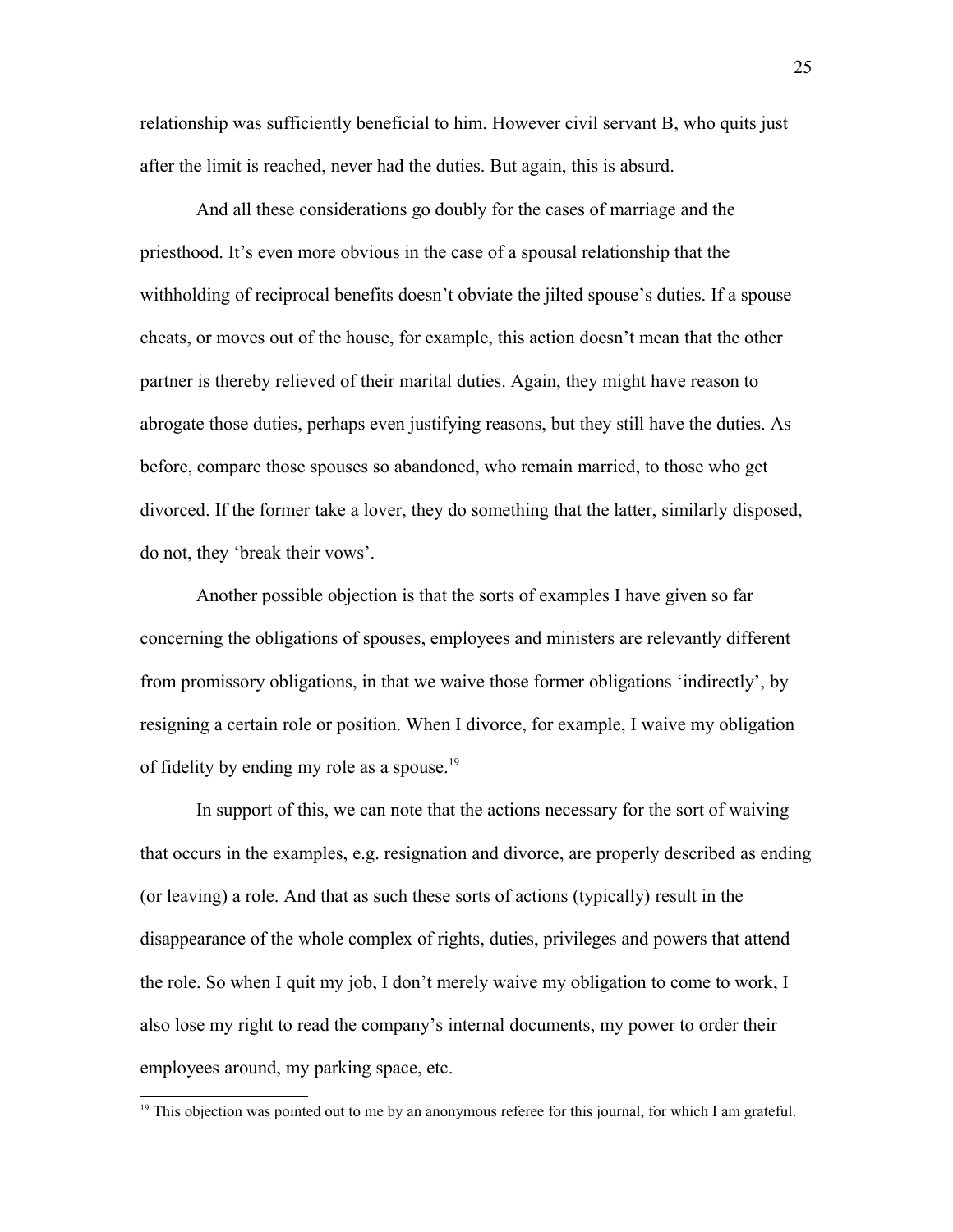Making a simple promise (the objection continues), doesn't seem to involve taking up a 'role', at least not of the same sort as that of spouse or minister. And if making a promise isn't assuming a role, then waiving a promissory obligation can't be accomplished by resigning that role.

Let me begin my response by noting that in terms of the dialectic, this objection doesn't reach my original argument *contra* Hobbes that we can have moral obligations that we can waive. Rather it concedes that point, but goes on to note (what it claims is) a salient difference between the *sort* of waiving occurring in my example cases, and the sort that would occur in a case of reflexive promise. This is a counter to an argument not so much made, but implied in my actual argument: That the examples I list aren't just counter-example demonstrations of obligation-waiving to falsify the universal Hobbesian claim, but rather positive examples of the possibility of reflexive-promise waiving, i.e. something like analogies of such promissory reflexive waiving.

Now of course supporters of reflexive waiving don't need to make the further claim. They can simply concede the point that the examples aren't proper analogies, and be satisfied with the concession on the Hobbesian claim. Having said that however, let me try and supply an example without roles of the sort discussed above:

Suppose you have a pile of scrap wood cluttering up your small yard, while I have a large empty expanse of land in the country. You ask me to keep your wood at my place, and I agree, and you move the wood to my place. Later on, as I am trying to sell the property, I decide that the wood is an eyesore and I ask you to remove it.

The above seems to me an utterly typical arrangement of the sort reached between people all the time, with a similarly typical ending: two people agree on an arrangement of unspecified duration which either can rescind at any time without penalty, and then at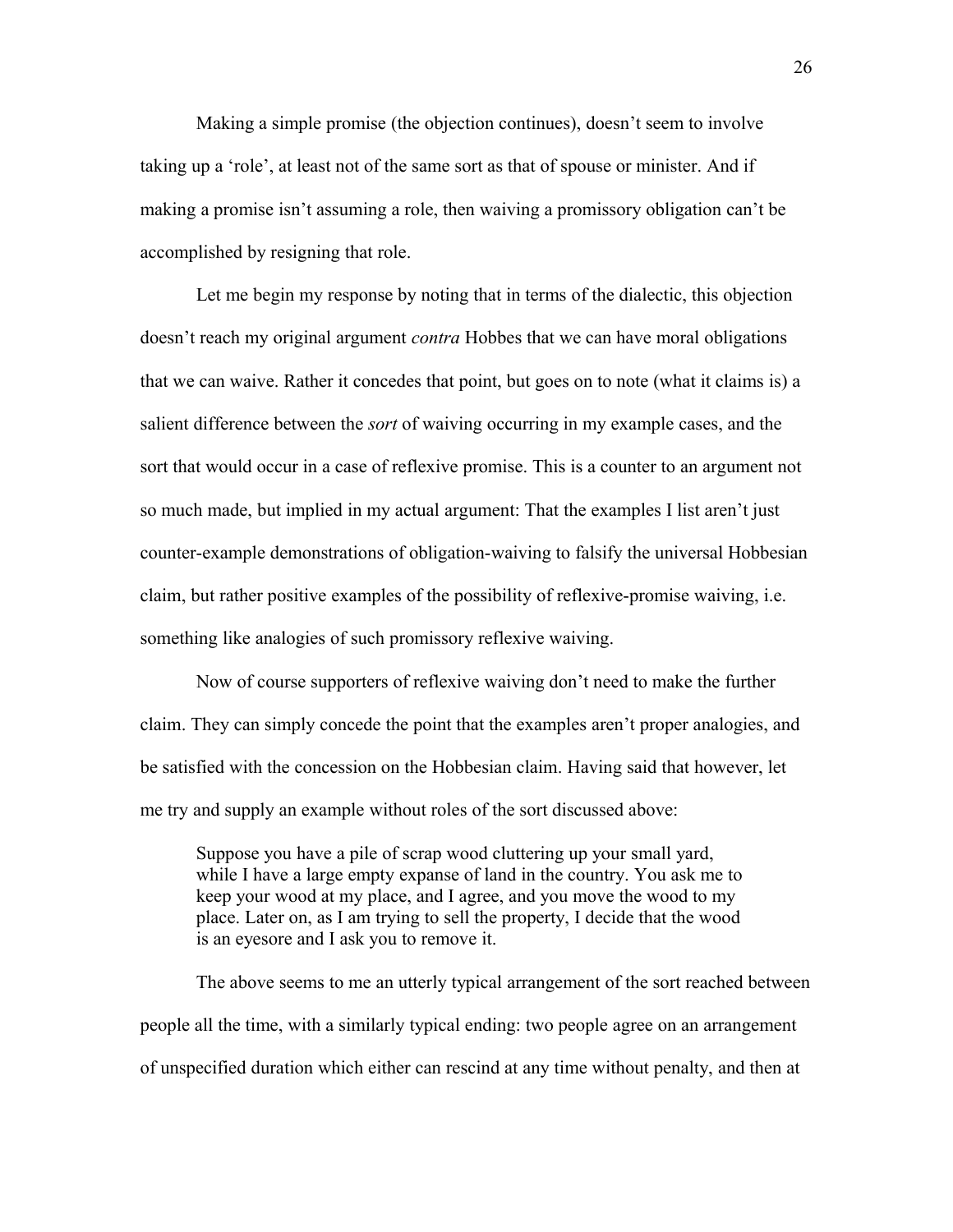some later time one of them does so. But what is also obvious is that the above agreement comes with attendant moral obligations. Until I tell you otherwise, I have a moral obligation to keep your wood, because I have agreed to do so. This fact is reflected both in our social practice and in the law. If, for example, someone were to vandalize or steal it while it was in my possession you would certainly have a moral claim against me, and very likely a legal one as well (although the precise outlines of such things vary by jurisdiction).

And just as obvious is the fact that I can waive those obligations, at any time, for any reason, by simply telling you that I wish to. So what we have is an instance of moral obligations that can be waived without resigning a role.

Of course, it is open to the opponent to claim that my keeping your wood constitutes the assumption of a role, perhaps the role of 'landlord' or some such, and thus the waiving here is another instance of role resignation. But if we take that tack I don't see how we could arrive at a (principled) definition of 'role' that would include woodkeeping while excluding promising.

But perhaps this argument is pointing us to another sort of objection, one that starts from the opposite assumption to the one above, and takes it that promising *is* a role, and that the role itself prohibits reflexive waiving. The wood-keeping example highlights the difference between a promise and an agreement. It isn't violating the agreement to ask you to remove the wood (although it would be for me to dump it without your permission). Yet it would be breaking a *promise* to do so, had I so promised. Promises, unlike agreements, can't be revoked by the promiser- that much seems intuitively clear.<sup>[20](#page-26-0)</sup>

<span id="page-26-0"></span> $20$  Scanlon, for example, uses this fact as one of the reasons to go beyond the traditional expectation-based view of McCormick and others, cf. *What We Owe To Each Other* (Cambridge: Harvard University Press,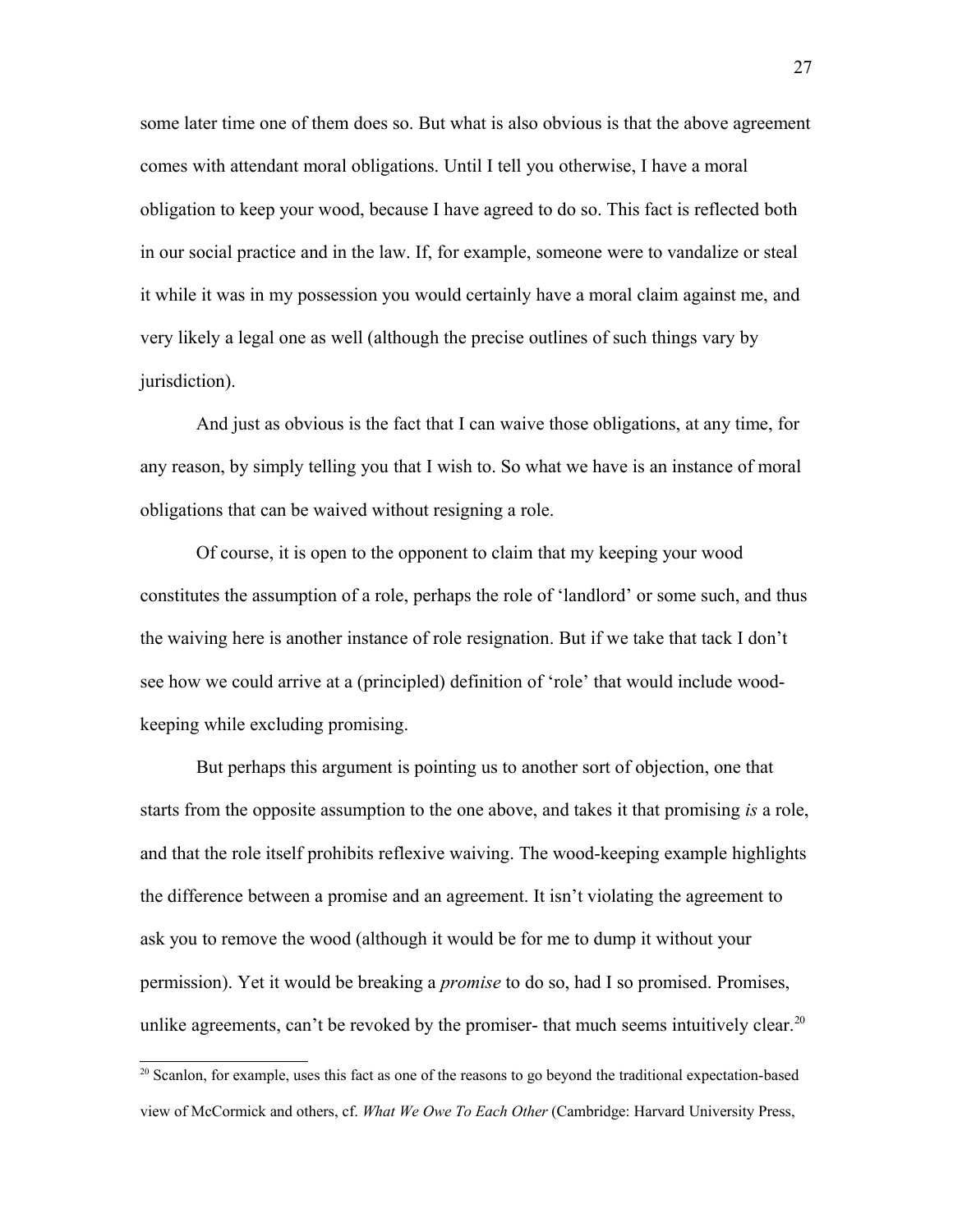But if this is so, it would seem that reflexive promissory waiving can't be allowed, since it amounts to allowing promisers to rescind their promises.

But supporters of reflexive waiving can agree that promisers can't rescind their promises without giving up the position, by pointing out that promisees *can* waive the obligations of promisers. As we saw in P2 of the sketch of Hobbes' argument in section III above, what happens in the reflexive case is that the promiser, in her capacity as promisee, waives the obligations of the promiser (i.e. herself).

This sort of dual-role activity might sound odd, but it is actually quite mundane. Our army paymaster of the previous example (fn. 8) has (at least) two roles, one of paymaster and one of a soldier of her rank (say Captain). The former role has powers (and duties) the latter does not, and so she can do things in her capacity as paymaster that she would be forbidden from in her capacity as a captain - find out the salary and paycheque figures of all the enlisted soldiers at the base, as an example. And while it's perfectly reasonable to treat the claim that Captains aren't allowed to ascertain the pay of random enlisted soldiers as true, in cases where Captains are also paymasters it's false. Similarly, it's reasonable to claim that in general promisers can't rescind their promises, but in reflexive cases the rule doesn't hold because of the dual role of the promiser as promisee.

But what are we to make of the residual intuition that obligations that can be shrugged off aren't proper obligations? I think that this still has a grip because of our desire to criticize those who abandon obligations improperly. When a spouse decides to divorce for a passing sexual urge, when a minister abandons his calling out of irritation with the laity, when anyone exercises the power to release themselves from an obligation

1999): 302-306.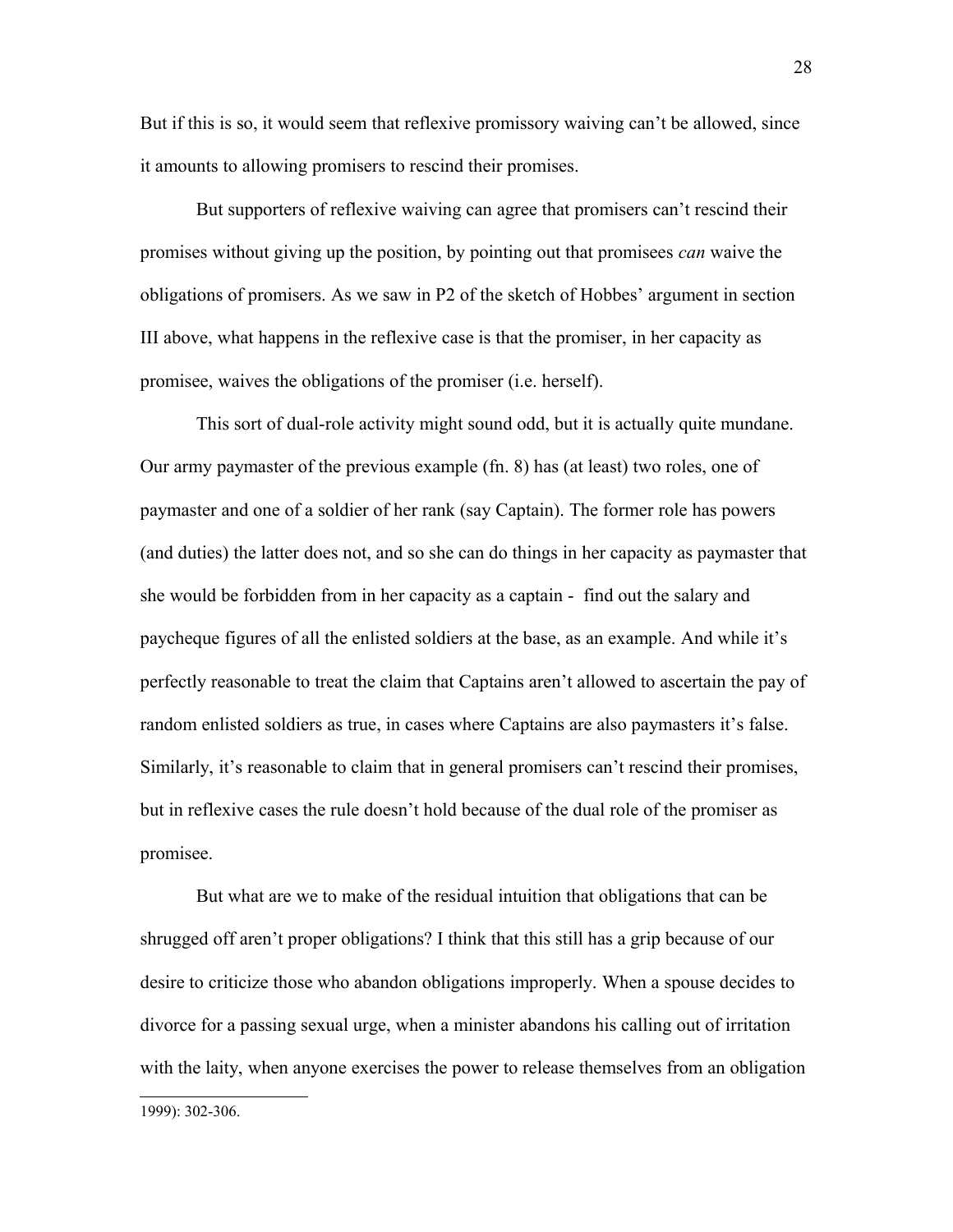too lightly or for the wrong reasons, it is always open to us to criticize them for the exercise of that power. What is not open to us is to criticize them for failing to perform the acts that were obligatory for them before the exercise of the power.

We can criticize the president of a bank for resigning in the face of a hostile board, rather than rising to the challenge, but we can't criticize her for not chairing the board meeting after she has resigned, since it is no longer her duty to do so. Similarly, in the case of self-promises, we can criticize someone who releases himself from a promise for what we think are inadequate reasons, but not for failing to perform the actions that he had promised himself to do after he has released himself from the promise. If I promise myself to complete law school, and then later release myself from the promise and quit school, I might be criticizable for my decision to quit, but not for not showing up to my contracts class after I have quit.

This is the same distinction between the shirking of a duty, and the proper exercise of a power to rid oneself of a duty, that we saw earlier in the cases where the sales manager failed to waive her obligation to pay herself the winnings, and the case where I fail to release my brother-in-law from his ill-advised wager. In those cases, I noted that we might well find the protagonists' actions blameworthy, not because they breached a promissory duty, but rather because they failed to exercise a normative power properly. In the earlier cases the protagonists fail to use their powers when they ought, in the cases above of divorce and resignation they exercise their powers when they ought not. But in all the cases the efficacy of the power is never in question, and neither is the reality of the obligation over which the power is held.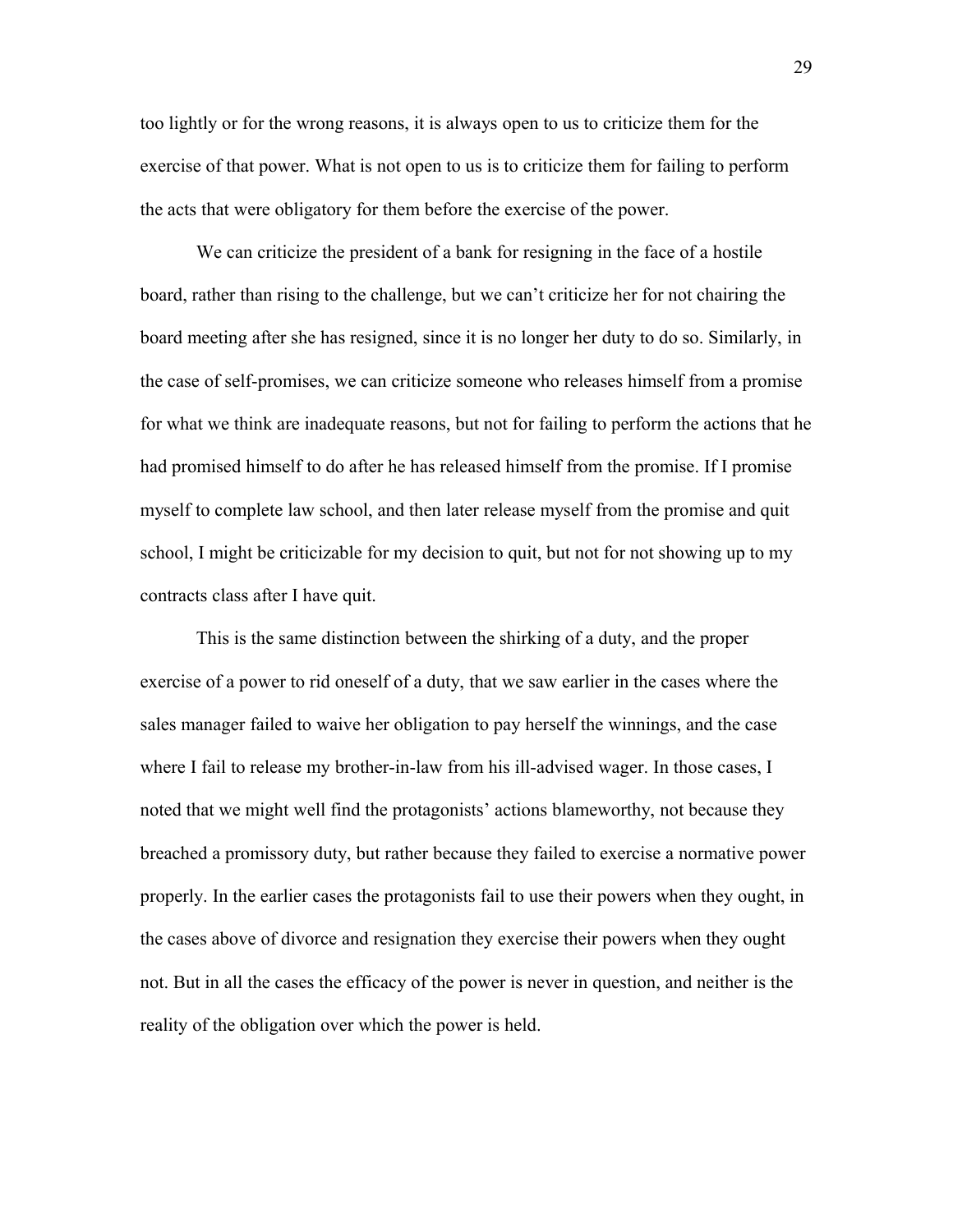#### IV – The Upshot of Self Promise

So it seems that the Hobbesian objection does not stand, and this clears at least one more hurdle on our path to making self promises theoretically respectable. As I said at the outset self promises have been largely overlooked in the literature on promising, and what attention they have received is largely negative. But I hope that my arguments above have demonstrated that, far from being an obvious non-starter, the idea of reflexive promising is in fact quite well supported. Furthermore self promises, if I am correct, play an important role in the promissory universe.

Self promises have import for promissory theory in two ways. Firstly, the fact of self promises is a window into the larger world of what we might call non-paradigm promises, where the paradigm is the sort of promise I make to my neighbor to cut the grass, i.e. interpersonal, and generally made to reassure the promisee of the promiser's performance. I think that the traditional theories of promising suffer from a blinkered focus on these sorts of promises, and that the resulting theories are ill-equipped to handle alternative sorts. And there are quite a few different sorts of promise, besides the kinds mentioned so far. Pledges of sobriety, New Year's resolutions, Oaths of office, all of these and more are, I think, species of promise, but none of them fit easily into the mold of promise envisioned by the traditional theories.

The second way that self promises impact traditional promissory theory is an instance of the first, in that the obligations generated by self promises aren't easily explained by the sorts of grounds that are invoked to explain paradigm promises. Briefly, theories of promissory obligation are generally divided into two broad classes, those that

30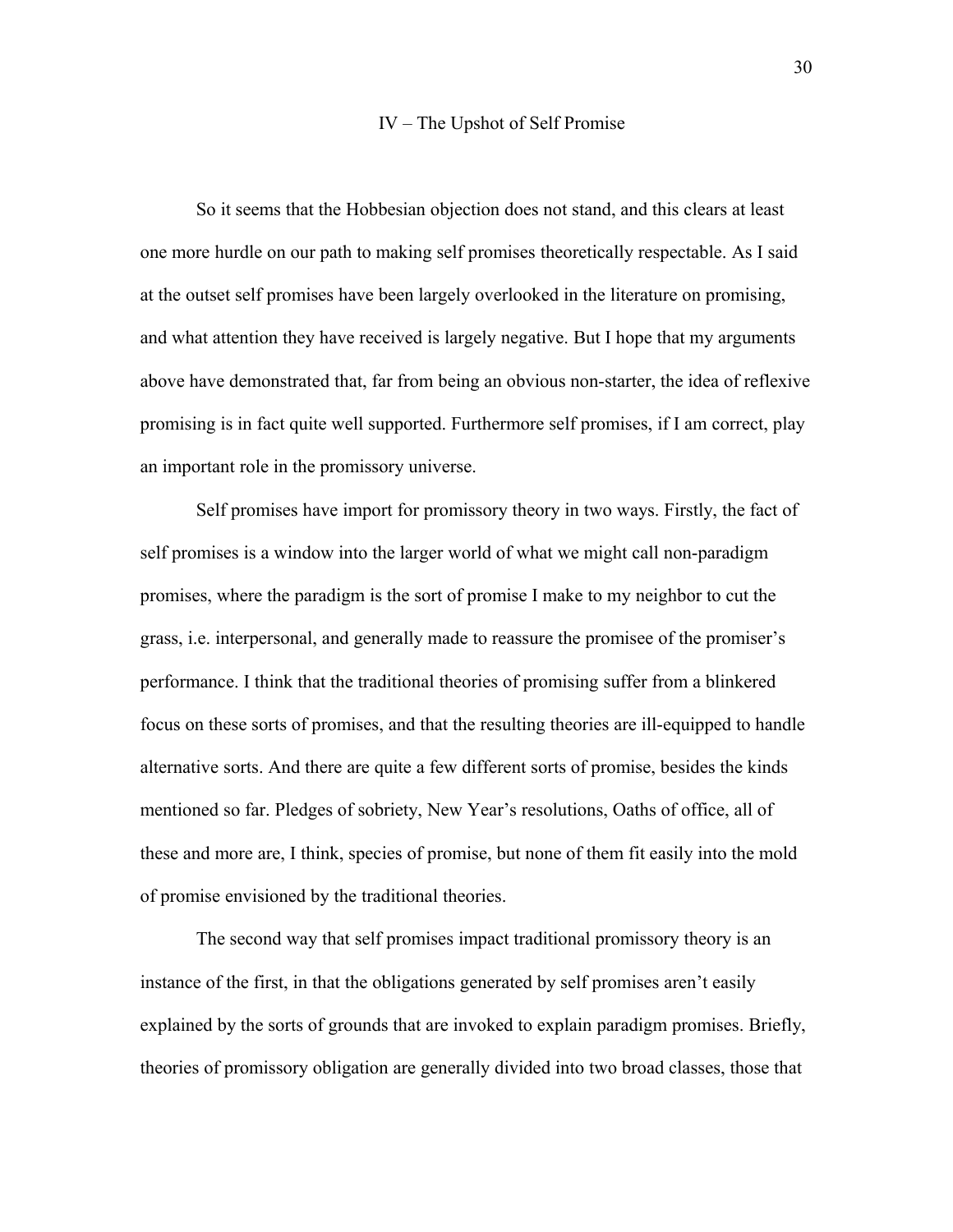ground the obligations in the expectations of the promisee (and the promiser's responsibility thereof), $^{21}$  $^{21}$  $^{21}$  and those that ground them in the utility of the social convention of promising.<sup>[22](#page-30-1)</sup> As I have argued at length elsewhere<sup>[23](#page-30-2)</sup> these grounds don't readily support self promises.

In the case of expectational theories, it seems unlikely that the reason a self promiser might be obliged to keep her promise is that by promising, she fostered an expectation in herself that she would do what she promised. Not only is this sort of expectation building not the purpose of self promises, unlike paradigm ones, but in cases of renege on self promises, the promisee is responsible for the fact that the promise went unfulfilled, and as such, can't claim that wrong was done to her, which wrong is typically taken to be the ground of the promissory obligation on expectational theories.

Conventional theories fare little better. They usually explain promissory obligations as derivative on other obligations to maintain (or not take unfair advantage of) the promising convention, where these more basic obligations to the convention follow from its utility in fostering social cooperation. But self promises aren't essentially cooperative in this way (consider, what extra cooperative advantage has the sales manager who includes herself in the contest over one who doesn't?). As such, conventionalists will have a difficult time explaining why self promises are promises at all, or at least why, if they are promises, they are grounded in the cooperative utility of the promising convention.

<span id="page-30-0"></span><sup>&</sup>lt;sup>21</sup> Cf. Scanlon (1999): 295-316.

<span id="page-30-1"></span><sup>22</sup> Cf. John Rawls, *A Theory of Justice* (Cambridge: Harvard University Press, 1971): 344-348.

<span id="page-30-2"></span><sup>23</sup> Allen Habib, *The Authority Theory of Promises*, Doctoral Dissertation, University of Arizona, 2007.